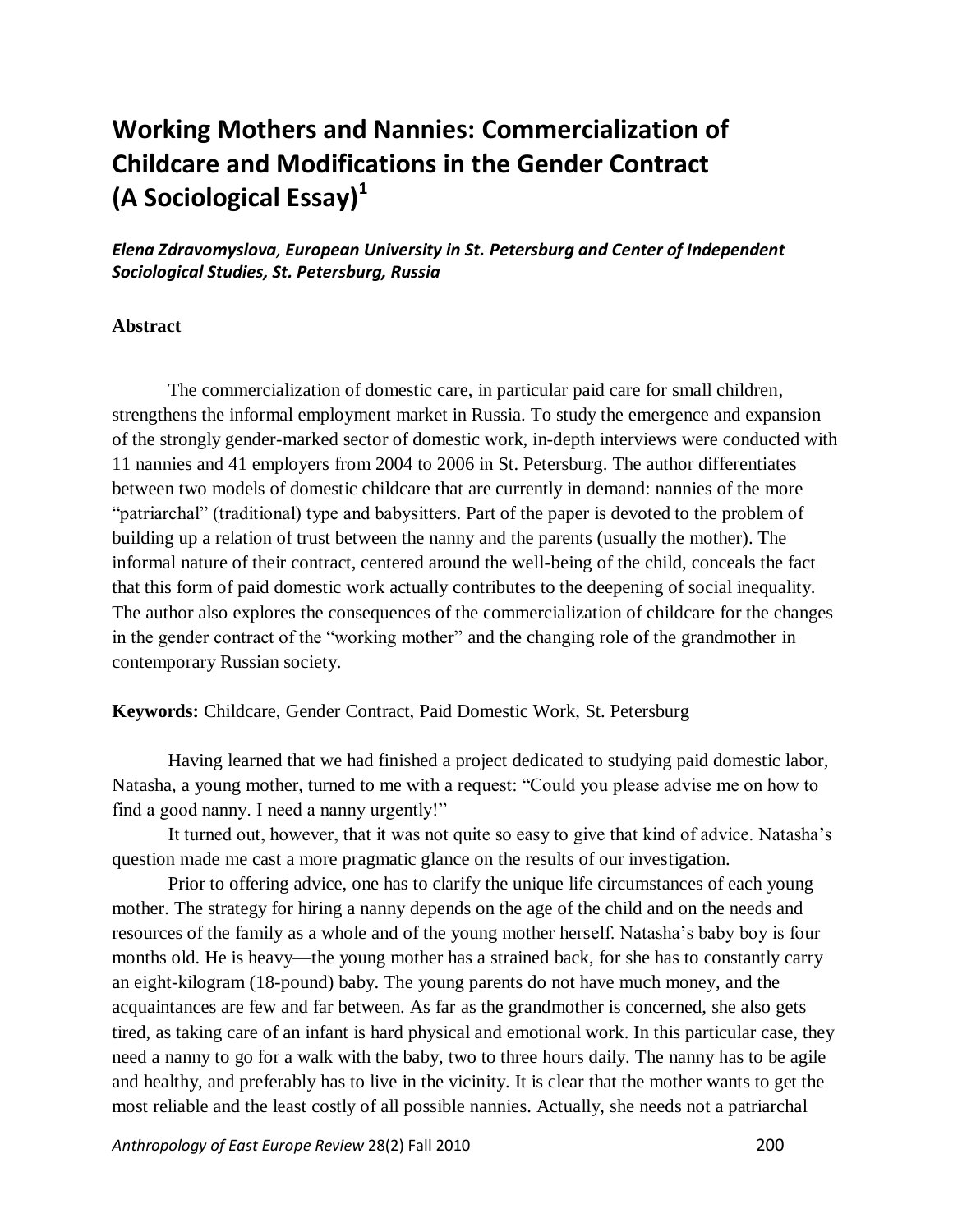nanny (see below for a definition) but a babysitter, not a quasi-family member who would be a substitute for the grandmother—let alone the mother—but a young woman who would manage a certain set of tasks specified beforehand.

Taking into account the personal circumstances of the young lady, I recommended to Natalia that she try looking for a babysitter on her own. She should not apply to any hiring agency. There are convincing arguments against this route: lack of control on the part of the agency over the employees they recommend, overpriced services … Our investigation demonstrated that Internet searches are rather effective, especially in the mailing-list networks connected with acquaintances (students, young researchers, people with common interests). The cheapest variant would be a babysitter from the ranks of migrants or students.

This story illustrates the changes in gender relations in modern Russian society, which are happening due to the commercialization of domestic care, in particular paid care for small children. Commercialization of domestic labor presupposes the development of the female segment of the informal employment market. Let us analyze the rules according to which the informal gender-marked segment of the domestic labor market is reproduced and let us consider how it is linked with the gender changes in Russian society in general.

The materials of the investigation at hand are 11 in-depth focused interviews with nannies and 41 interviews with their employers, which were conducted with the female residents of St. Petersburg over the period 2004 to 2006. The selection was targeted. The methods of respondents search was a "snowball" method via Internet newsgroups, and we controlled for economic and demographic characteristics. The female employers were subdivided into several groups that would correspond with three different types of family organization: working single mothers with children, working mothers in a full-fledged nuclear family, and married mothers who do not work. All the employers (with the exception of the only man in our sample) were representatives of the middle class; with higher education (sometimes two diplomas and a further professional qualification training on top of that); household income over US\$300 per person; employment in the private sector, occupying the positions of professional managers, experts, or smaller business owners. Age bracket: 28 to 40 (with two exceptions); number of children: one to two, aged 13 and younger. Our subjects were almost exclusively women, and this is not a coincidence: Russia is still characterized by the reproduction of *gender role division,* whereby women are recognized as experts in the sphere of everyday life. Apart from this, paid childcare represents a gender-marked, namely female, segment of the labor market. In the present article we will take into consideration only the experiences of educated working mothers (both married and not married) who resort to the services of paid nannies.<sup>2</sup> The main issue touched upon by the in-depth focused interviews was the organization of relations between young working mothers (i.e., employers) and nannies (i.e., representatives of the subgroup of the service class of paid domestic workers in the making). The key question is this: under what kinds of conditions is the informal contract being reproduced, and why are the employers as well as the employed interested in it? The second key question is the following: how does the commercialization of childcare affect gender relations in Russia?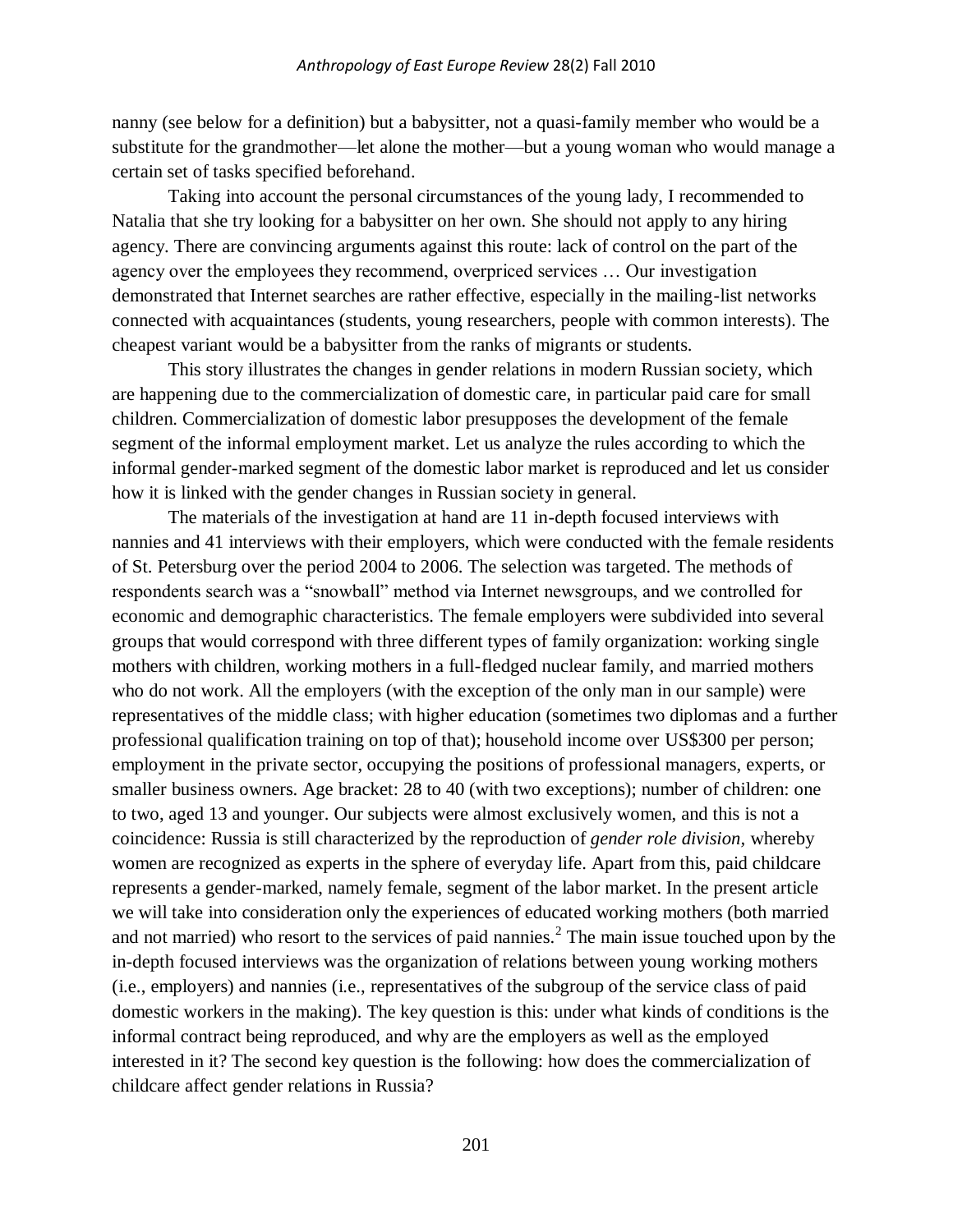The structure of this article is as follows. First and foremost, we are going to take up the major gender categories, which will help us analyze the relations between domestic workers and their employers. Then we will present the results of our empirical studies. In the concluding part we will assess the consequences of the commercialization of childcare for the changes in the gender contract of the "working mother" in contemporary Russian society.

#### **The Soviet Gender Contract and Its Disintegration**

Analyzing the empirical-studies data, we take the concept of gender contract as the foundation of our analysis. The main issue of the gender contract is the question of how social reproduction in the society is organized—who is responsible for the organization of everyday life (Temkina and Rotkirch 2002). Numerous studies confirm that the Soviet gender contract hinged on the institutional support of the female role as *working mother*, proscribed by both the state and society. Parenting was predominantly marked as motherhood. Among the social institutions providing for the support of this contract were state institutions catering to children—daycare centers for infants, kindergartens, after-school clubs, Pioneers' and schoolchildren's clubs, recreation camps, and the like. If parents had the opportunity, they resorted to the assistance of older relatives, who, as per the model of the extended family, made their contributions to the child's upbringing, even when the representatives of the older generation lived separately from the rest of the family. In the process, the gender typing of domestic care was being reproduced. A significant contribution to childcare was made by grandmothers. This is closely related to the fact that women retire earlier than men, as well as to the fact that they treat the age-related familial roles more seriously and ardently, taking them as a part of their identity (cf. Semenova 1996). Friendships and neighborhood networks were also involved in the upbringing of children. These, as our empirical studies show, were for the most part female matrifocal networks, which support gender differentiation in society. In the privileged groups, there were rare cases of hired domestic labor for childcare and household chores (live-out or live-in nannies-cum-charwomen). Due to economic and ideological factors, paid domestic labor in the childcare sector, though it did take place, was a shadow phenomenon, practiced rarely and in a fragmentary fashion.

# *Comparison with the Soviet Gender Paradigm: Where Are You, Grandmas and Daycare Centers?*

The gender-contract model described above was part of the daily experience of Soviet citizens and crystallized as a collective generational memory, creating that conceptual background which defines the horizon of understanding the ongoing changes and provides a frame of reference for comparisons. Remembering those who took care of them as children, our respondents name (apart from their parents) their grandmothers and grandfathers, and at times their elder sisters. Almost always, daycare centers and kindergartens are mentioned, and occasionally nannies are remembered. In their recollections, the nostalgic tones—for the most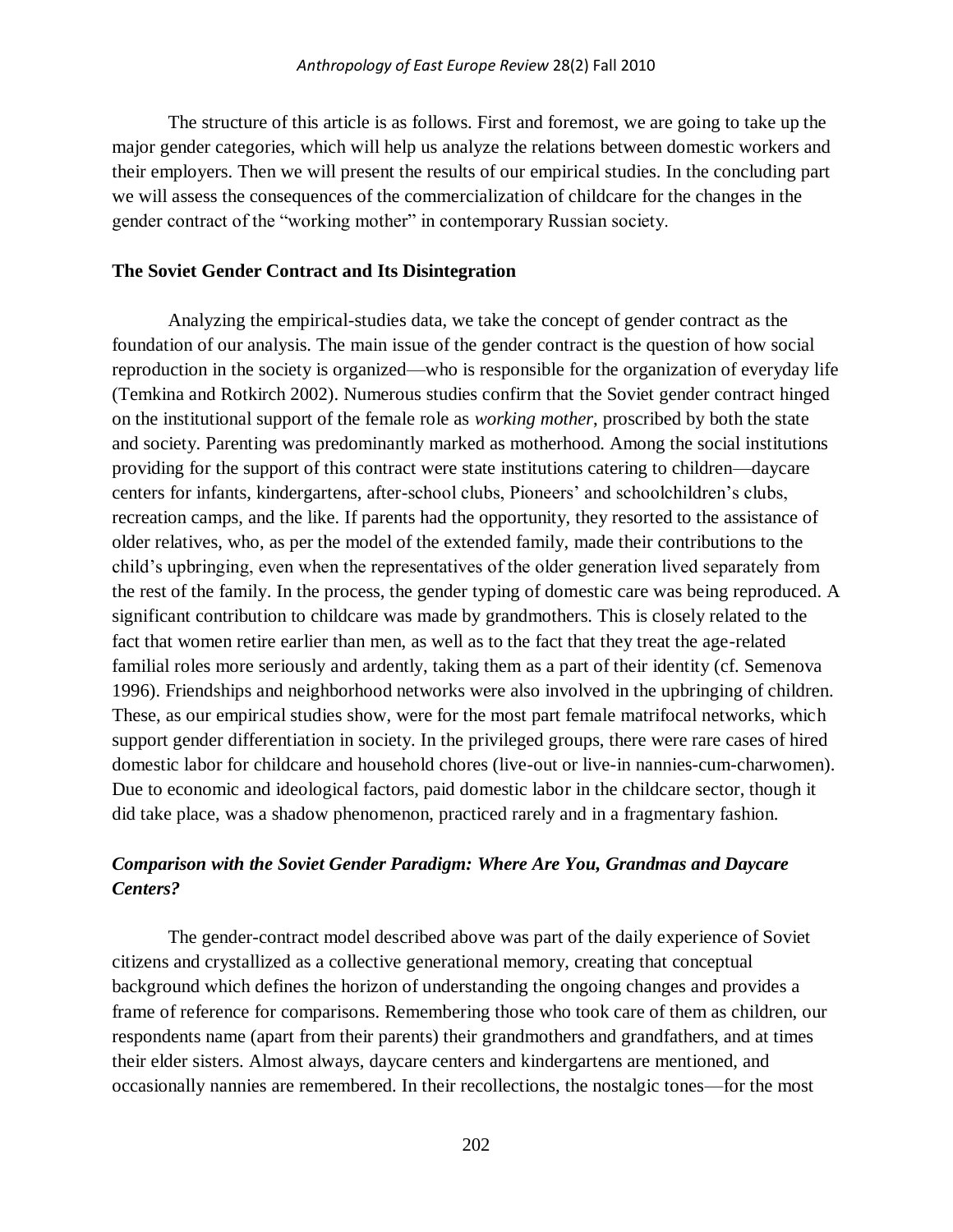part when recalling carefree relationships with grandmothers and grandfathers—go hand in hand with pragmatic assessments of the new prospects in childcare. These contrasting juxtapositions of the present and the past make evident a significant change in the gender contract of post-Soviet society. What we have in mind is not so much the complete replacement of institutions that support the balancing of paid professional work and parenthood, but rather a change in the rules of the game, so to speak, according to which the practical aspects of everyday life and childcare organization are structured. A 25-year-old woman reminisces:

Since I was three years old I lived at my grandma's or great-grandma's in the Dnepropetrovsk region in the Ukraine ... I went to ... a great number of various kindergartens. Then I went to school. In summer I was, as a rule, handed over to [one of my] grandmas. And otherwise, well, my parents picked me up themselves. And, well, the neighbors in the communal apartment were also … pretty actively engaged in my upbringing, yes, in some first years of school. Well, it was like picking me up from the music school or, like, waiting somewhere at the swimming pool, you know, or meeting me and feeding me soup at home. So, well, it was just small, stopgap things by way of helping out … (Woman aged 25 with son aged 4)

Another respondent joins in:

No, there was no nanny. I had a mother, a father, kindergarten from the first year of my life, daycare center. In those times kindergartens were a routine, and at 7 pm the parents picked you up. … And that's it. Well, of course, if shopping was needed there were grandmas. And on the weekend also grandmas. In summer there were camps. … Certainly no one had any such problems in the past. Life was different from now. There were no such jobs where you had to work late into the night. The work schedule was strictly defined—at six, at seven, everyone was at home, sitting there quietly (laughing). (Woman aged 35 with a daughter aged 4)

There were nannies then, too, however—according to one of our respondents:

Nannies during the Soviet regime and nannies now—these are two different statuses. During Soviet times the nannies were traditional—they were all Arina Rodionovnas.<sup>3</sup> They were all from rural areas. All lived in the house and were family members. Some were young, some were old, but until their own personal life was settled, they lived with the family. (Nanny, 56, retiree)

Nannies were migrants from villages or women with limited citizen rights,<sup>4</sup> and they often lived with the family, trying to manage the various domestic chores and having the status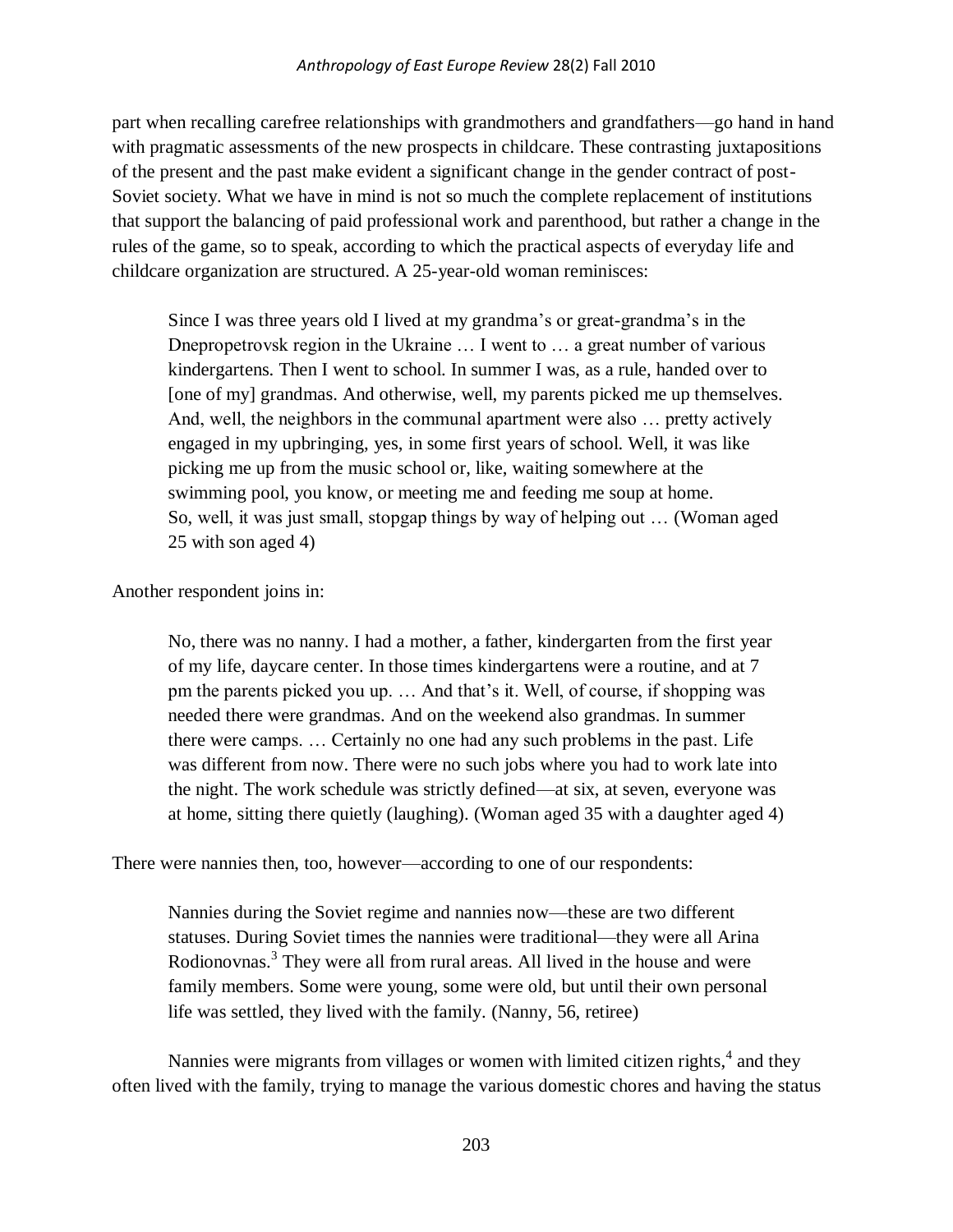of poor domestics or very meagerly paid employees. These were patriarchal nannies, and such a model of childcare is still preserved in many people's minds, despite the pressure exerted by market mechanisms and the professionalization of paid domestic labor.

The commercialization of domestic childcare is the product of changes in intergenerational relations, too. Here one of the significant parameters is the crisis of the grandmother's role within the family. This phenomenon is accompanied by several circumstances. One of them is the continuing nuclearization of urban-middle class families. As intergenerational contacts dwindle, young mothers prefer to organize their daily lives on their own, and they live separately and try to be financially and emotionally independent from the older generation. A lot of our respondents prefer making use of nannies' services because relying on grandmothers' help in domestic work presupposes the (tangible and symbolic) acknowledgment of their authority, and this is precisely what the young families are trying to avoid, striving to shake off the authority and power of the elders. A young mother comments:

Right, and then, again, with grandmothers it is more complicated, and with nannies it is easier. Right? I pay her a fee, I tell her that she should do this, and should not do that. Right? And grandmothers, well, they think that they need to teach you how to live, and that is why it would have been difficult for me even with my own mother in this respect. OK. And then, grandmothers, they also love to pamper, to be led by the nose [by the little ones] … (Woman aged 32 with a son aged 4)

The representatives of the older generation in middle-class families, in turn, have also had a change in social status. They do not reflect on themselves in terms of a derivative status (dependency on their children): they are still full of vigor and entertain their own interests, which differ from the interests of their children and grandchildren. On the other hand, it is still characteristic of Russian society that mothers have children at a relatively young age, which means that the parents' generation continues working when their children start having children of their own. A working grandmother is not prepared to perform the childcare funсtions in their full spectrum. One of our respondents, a young mother, fully recognizes this fact:

The grandmother turned out to have a turbulent, as it were, working biography, which she was by no means going to sacrifice, not for a moment, and I was always [(laughing)] like a heroine mother5 with this baby of mine wrapped in a towel, when I needed whatever. (Woman aged 40 with a daughter aged 6)

Economic transformation, the changes in Russian social politics, and the cultural legacy of gender socialization result in female retirees with grandmother's status continuing to work in the sphere of paid labor. This is important for them for a number of reasons. Economically speaking, it is important to continue working after reaching retirement age in order to make ends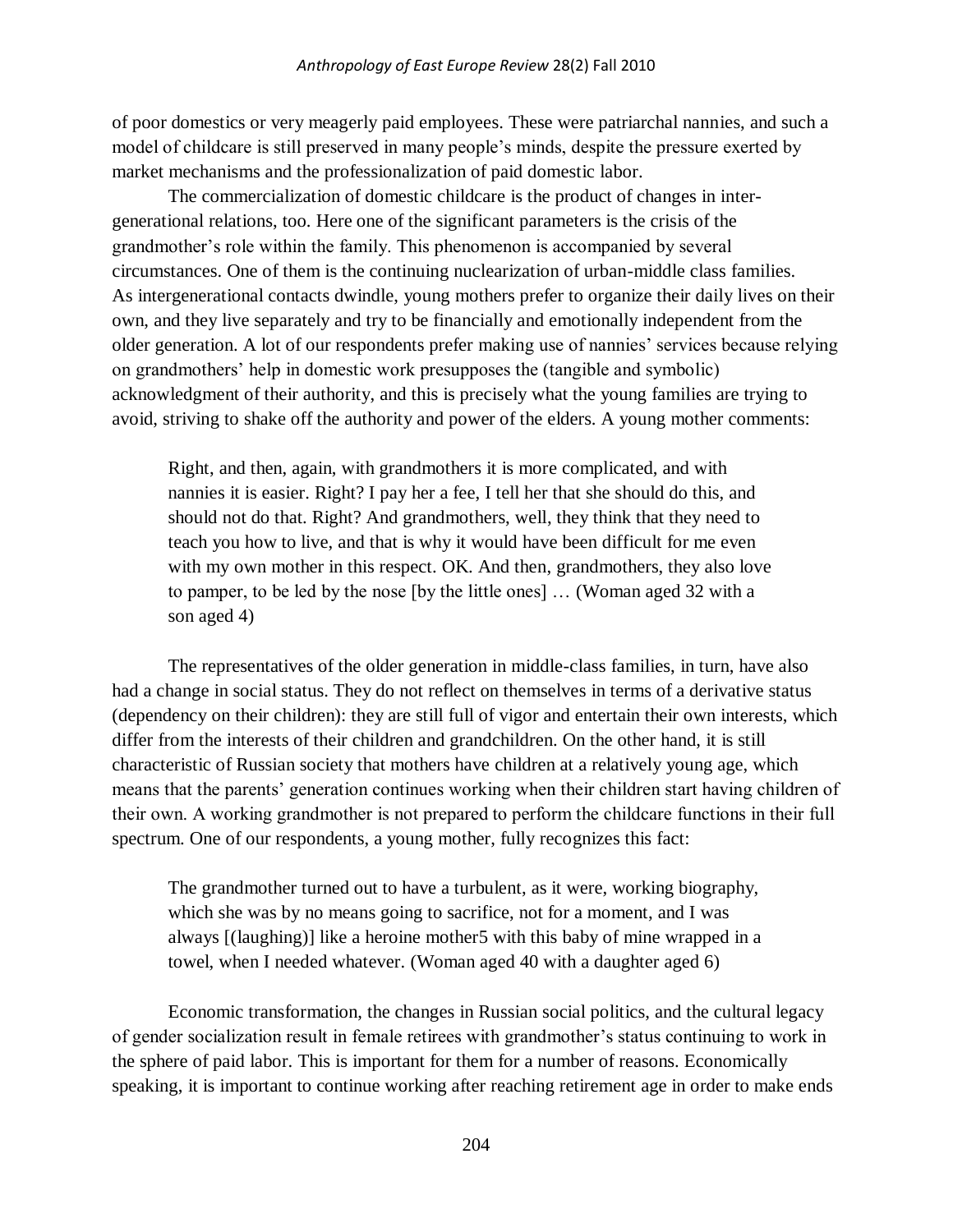#### *Anthropology of East Europe Review* 28(2) Fall 2010

meet and to provide for a tolerable existence for oneself. For professionals, the work itself and the status of an independent woman are of chief interest. In other words, the contract "working grandmother" becomes legitimate and replaces the late-Soviet contract "grandmother bringing up her grandchild." The gender structuring of childcare as a whole changes, accordingly, and the labor of hired nannies is now in demand.

Grandmas and grandpas are all super-busy people nowadays … So, as they are both working grandmothers, the only time when they are available is the weekend, so the weekends or some force-majeur circumstances, for instance our nanny is not babysitting in the evening if we need to go out somewhere with my husband, to the cinema, to the theater. —Woman aged 24 with a daughter aged 1 year and 8 months

Among the nannies in our sample, a significant number were representatives of a certain social category known as "the new poor," whose socioeconomic position has substantially worsened as a result of market reforms and changes in social politics (Ovcharova and Prokofieva 2000). Unpaid labor of grandmothers has come to be supplanted by the paid labor of a nanny, who can also be someone's grandmother at the same time.

The new gender contract also takes its shapes in line with changing functions of social networks and children's institutions under the conditions of market relations. In the new situation friends, neighbors, etc., are to a much lesser degree prone to offer free assistance and exchange for favors. The commercialization of everyday life has its effect on the structure of mutual-help relationships.

As far as pre-school institutions are concerned, here one thing is obvious: daycare centers have virtually disappeared from common practice nowadays. Kindergartens remain, but they do not have enough available space; their services are no longer covered by the state budget and require significant parental payments. The number of various specialized commercial children's institutions is growing, but they do not satisfy the growing demand regarding childcare, especially as concerns children of a younger age (see Rzhanitsina 2007; Il'ina 2007; Gradskova, in print).

In a word, the social institutions that in Soviet society catered to the balancing of the mother's role and the working woman's role no longer fulfill their functions to a full extent. Market relations and the stratification processes have led to the increase of demand in paid domestic female labor. On the other hand, the supply of this workforce is also being created: a whole group of unemployed females—students in search of temporary earnings, retirees still able to work, qualified employees of the budget sector in need of an additional source of income, etc.—all offer their cheap or not so cheap services to families of middle and upper classes with children.

### **Demand: The Difficult Life of Working Mothers**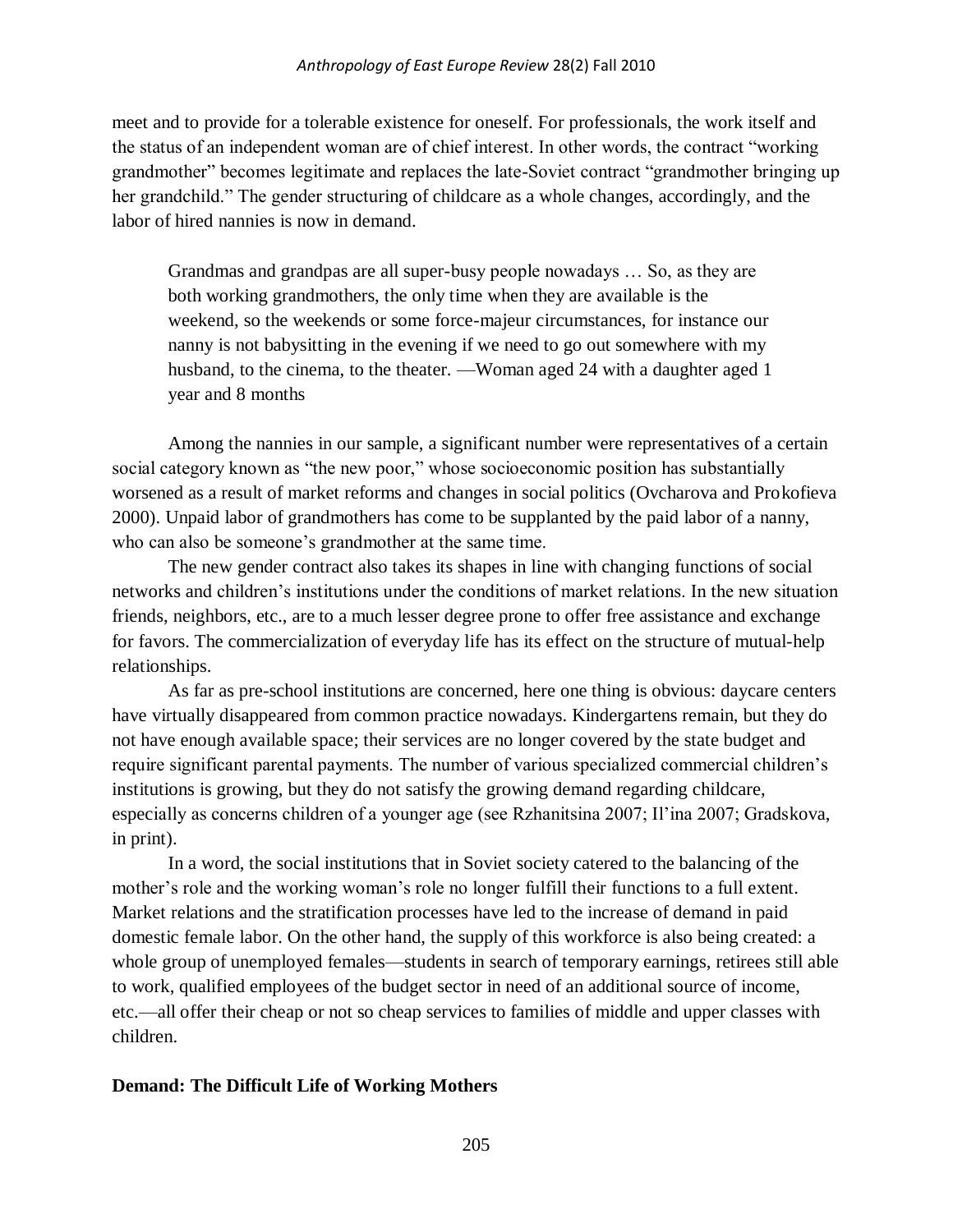The development of market relations in the Russian society makes the balancing of roles of working mothers more complicated: the time deficit, the intensification of labor, and the required constant professional development present significant hindrances to combining the maternal role with a professional occupation. Here is how young mothers employed in the private sector of the economy describe their "brave new life":

I go to bed at half past one; that is normal. Sometimes later. Seldom, though. I do not manage to do anything about the house, so … And when I have done everything with Masha, when she is in bed, you don't manage to do the ironing or the laundry, you know. But you have to. So I do it like this, with half-closed eyes … (Woman aged 42 with a daughter aged 8)

Qualified working women employed in small businesses remark on hyperintensive work, irregular working hours, working overtime, and frequent business trips that are necessary for the successful functioning of the business. Time deficit, rush, lack of attention to children and other family members—these are the leitmotifs of their tales of this "crazy world." "The syndrome of temporal deficit" is typical of both single mothers and full-fledged families with both parents working.

We are utterly unable to get anything done these days, this is it. We are so  $\dots$  we have neither energy nor time for any kind of outings, because all the free time that we have at our disposal we spend trying to organize the everyday stuff. Our mother-in-law does not make any contributions to our daily life … (Woman aged 25 with a son aged 4)

The difficulties in juggling work and daily domestic life were, of course, known to Soviet women as well. Irremediable dissatisfaction with the Soviet possibilities of the role balance in the 1960s has been excellently described in N. Baranskaia's novella *A Week Like Any Other Week* (Baranskaia 1969). Although nowadays the structure of time distribution for a middle-class working woman has changed and the consumer deficit has been surmounted, the persistent time deficit is still there, just like the need to make a living. Our respondents point out the connection of the new problems of role balance with the fact that the world of market relations can be demanding, and the cutthroat competition does not allow qualified working women to make use of maternity-leave benefits. They try to make time for intensive communication with children and relatives—time for the family and for themselves. And the more responsible the position and the more interesting the job is, the stronger this market pressure becomes. A smooth and uncontroversial juggling of roles is not feasible if a woman is career-oriented. A young family needs helpers, especially in those cases where a working mother is rearing a child on her own. Social politics with respect to family are reduced to monetary measures. The rules of the game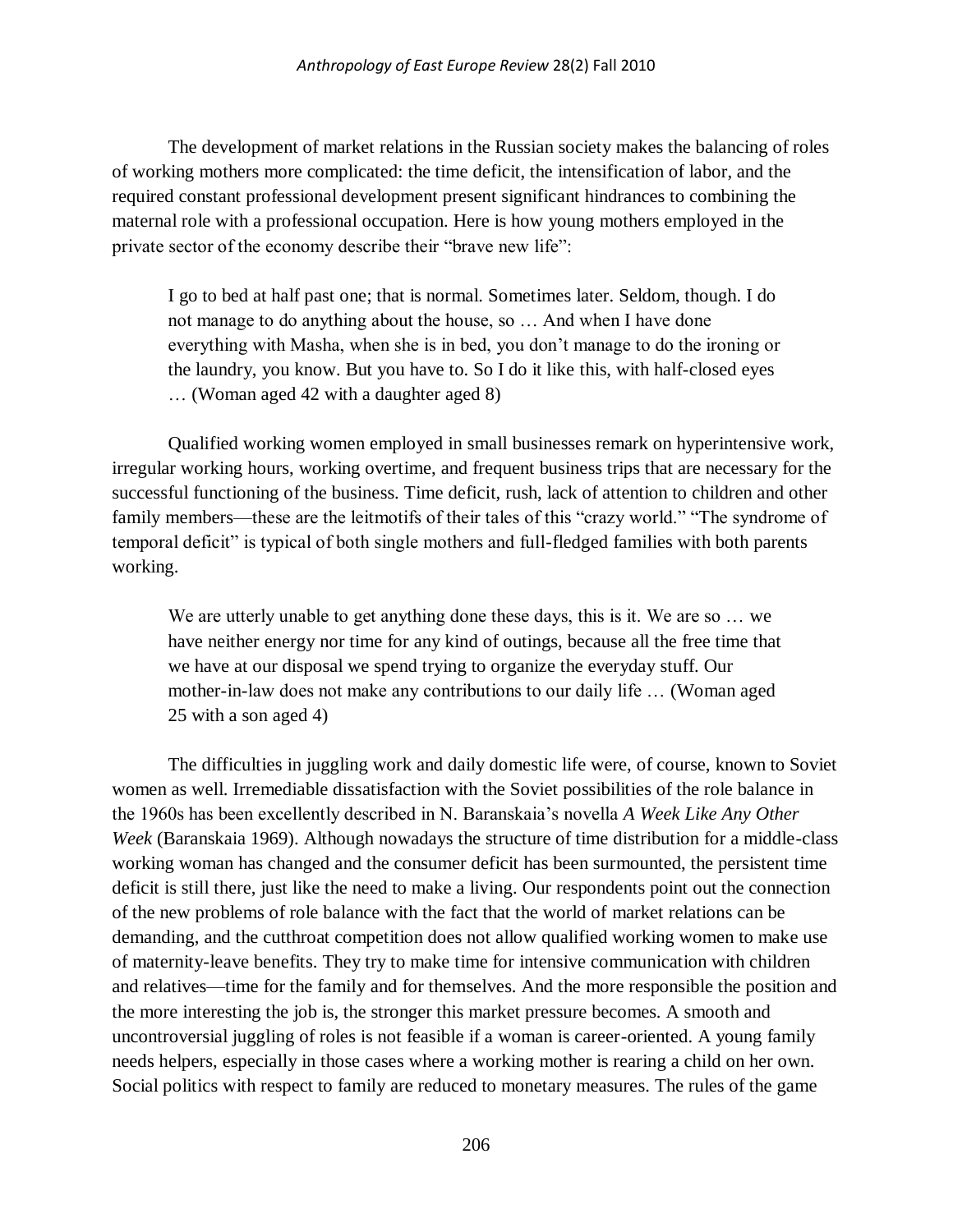are dictated by the particular, "wild" Russian market, which cannot be called socially oriented, despite all the good intentions of the new demographic politics:

Well, what we have at work is … a private business. Nobody welcomes sitting at home with children, nobody likes that. Even in state organizations they are not particularly keen on that. And in a private enterprise all the more, and in the position of the director? This is unacceptable. (Woman aged 32 with a son aged 3)

Whatever the personal preferences of the woman, the Russian market imposes its conditions: if you want to keep your job, you have to look for personal assistance in childcare, as the state is unlikely to help you.

For me, of course, my child is the priority, and not the job. I don't tell my boss this, though … When we once talked about the new position, when he offered me the job, he said: "How would you manage the kid?" I told him that I have a nanny, and if the child falls ill I will sit through the acute phase, but once he is on the way to recovery, the nanny can easily take over, because I only write a plan … the plan of administering the medication. (Manager aged 28 with a son aged 4)

It is not only the career orientation and the need to earn money that сompel female representatives of educated classes to look for a nanny and to go back to work as soon as possible. Women with a high level of education who are oriented toward independent income and professional self-realization find it more and more difficult to confine their world to the domestic circle. Discussing her priorities, one respondent says:

It is possible throughout to sit at home with the child before schooling, then see him go to school, then have the second child, sit at home with the child again, and so on and so forth. But I am not quite happy with this scheme. I am constantly unnerved. I want to rely on myself … That is why, when I have been three years … when three years have passed, and higher education, it is such a curious thing, it leaves a peculiar imprint, so that with time it seems as if the brain goes stale. And three years will make it surely go stale. I didn't want that to happen. I got a strong desire to work. (Manager aged 28 with a son aged 4)

Another reason young mothers make their choice in favor of a nanny is that they feel deprived of their freedom, isolated, and confined in their domestic space. They suffer from the necessity to "sit with the child." The researchers comment on the topophobia  $6$  of housewives confined against their will (Smirnova, in print). Summing up their feelings toward the end of their maternity leave, a mother says: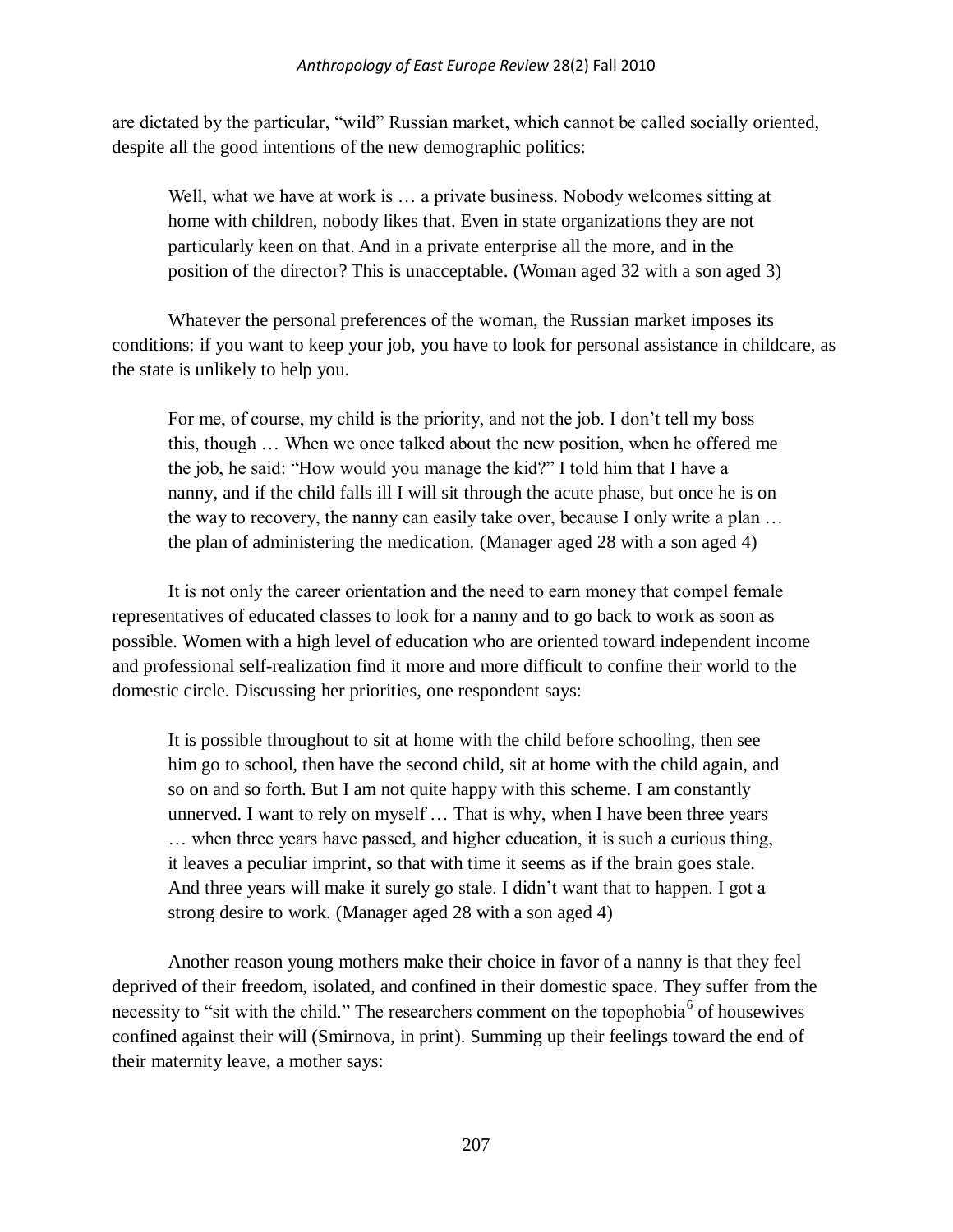First, I already started preparing to go back to work; second, I already сould not stomach sitting at home! (Woman aged 31 with a daughter aged 5)

In our data, there is no evidence that participation of the father in domestic concerns can substantially change the situation. Childcare still remains predominantly the sphere of female competence.

## **Paid Childcare: The Demand for an Informal Labor Contract**

Commercialization of domestic service occurs to a considerable extent within the framework of informal economy, though not only there (see Evdokimova 2004; Ovcharova and Prokofieva 2000). In our opinion, the very character of such work as domestic childcare propels this kind of occupation into the sphere of informal employment, where personalized emotionally charged relations between employees (nannies), their charges and objects of care (children), and employers (parents) develop (Ehrenreich et al. 2003; Anderson 2000; Gregson and Lowe 1994). Besides, domestic work hardly allows for rigid regulation and precise appraisal. Personalized care puts nannies and parents (mothers) into a dependency on the dynamics of interpersonal relationships. Among the circumstances that push the gender contract of the working mother into the sphere of informal economy, we will point out those which manifested themselves most explicitly in our study.

First, paid domestic labor is associated with trust and confidentiality. Second, there is a mutual benefit from informal employment for both employee and employer, i.e., the pragmatics of employment deformalization. Third, there are the cultural models or specifics of childcare defined by the cultural and historical context of Russia and affecting the supply and demand. In our opinion, the reproduced patriarchal model of the domestic nanny (Moor and Etkind 2004) furthers the development of the informal-relations market.

Let us first consider how trust in the relations between the nanny and the family is generated. Then let us look at the cultural parameters of the relations between employers and employees. After that, let us see how the benefits of informal employment are being assessed by both parties to the informal contract.

### *Nannies' Work As Trust-Based Service*

The peculiarity of confidential service is that its results are not obvious and their appraisal is fraught with difficulties. Confidential services are provided by doctors (for it does not become immediately obvious how their prescriptions affect their clients' health), teachers (for it is not clear exactly how useful the knowledge acquired in the process of education will turn out to be), and, of course, nannies (for it is difficult to control their daily actions, and the significance of their work is exceptionally high for their employers). A confidential service presupposes the impossibility of full control over the quality of execution. It is necessary to rely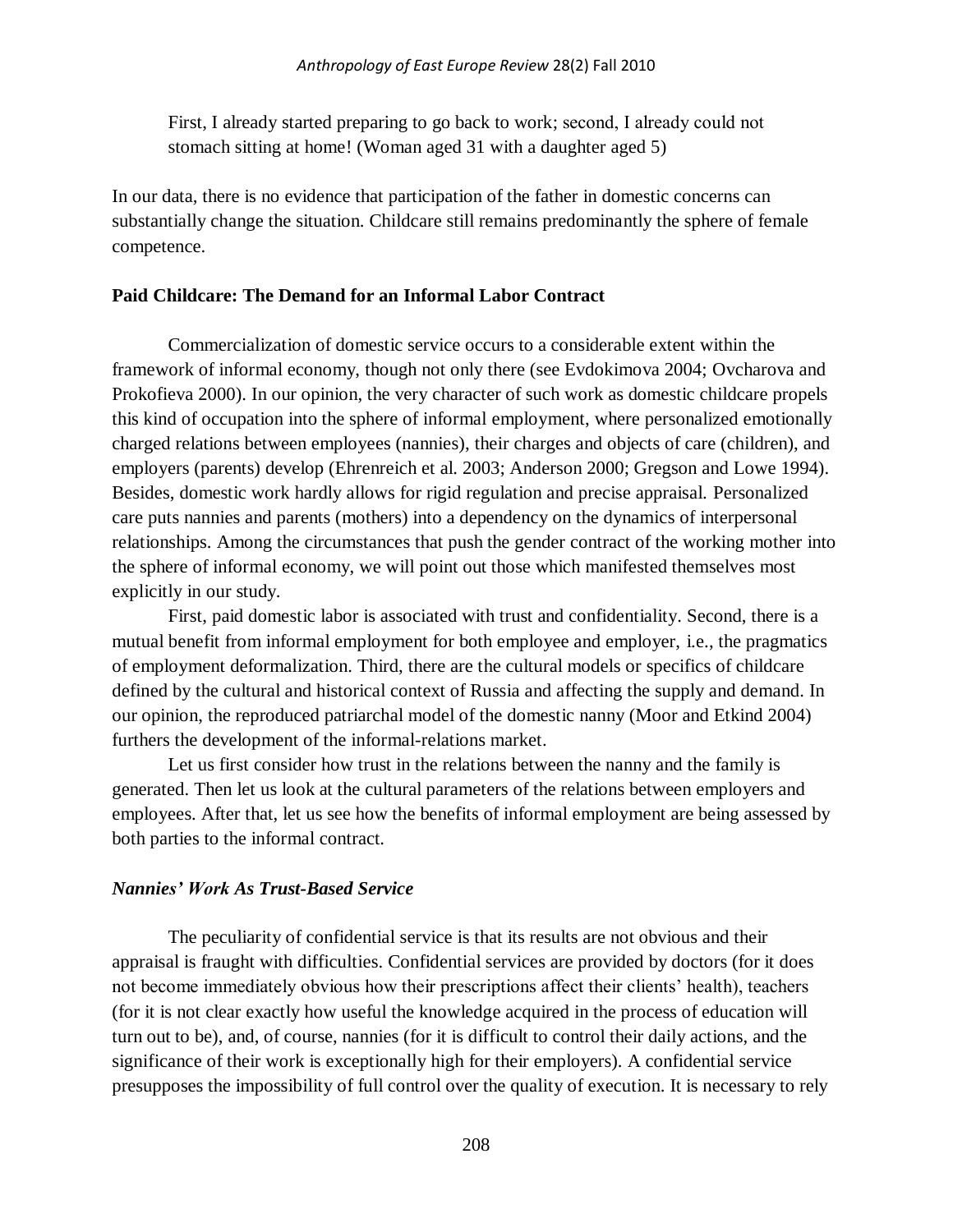on the competenсe and the work ethic of the employee who offers this kind of service. Trust is necessary when one hands over control of one's child to a stranger, to grant an employee access into the private life of the family.

The significanсe of the trust factor is augmented by the significance of a nanny's work for the family. Children are often the focus of the family's world. The parents delegate their responsibility to a nanny, often treating the emergent and consolidating mutual bond between nanny and child with jealousy. The nanny is required to perform emotional work,<sup>7</sup> where it is difficult to make a distinction between this work and caring maternal attention, manifestations of parental love and tenderness.

Nannies themselves are aware of the specifics of their work and its emotional component; they describe their work as an "exchange of energies," "soul exchange," or "some kind of emotional exchange." This kind of work is difficult to convert into money. Not by accident, many of our nannies feel "embarrassed" to discuss the financial conditions of employment with their employers, and mothers understand that they pay little and have to compensate for this underpayment for emotional work via non-monetary rewards or symbolic acknowledgment. According to market conditions, nanny work is paid for similarly to a cleaning lady's work and is much cheaper than the labor of workers on a construction site who perform repair work or the labor of plumbers. As feminist research has showed, the logic of the market is not capable of appreciating the affective labor involved in childcare in full accordance with its significance for family and society (Hochschild 1983). As a rule, the pay given for the care reflects the skills and the knowledge but does not reflect the emotional work and the trusting admittance into private life (Ehrenreich and Hochschild 2003).

The significance of personal trust is intensified in connection with the issue of children's safety in public venues. Nannies perform the function of accompanying and protecting children up to early adolescence (i.e., up to the age of 12 or 13). Mothers articulate their anxiety regarding the physical safety of their children in a distinct way:

I am very afraid nowadays; Masha [the daughter] has never left home alone so far. Never went to a bakery, which I myself did at her age just like that. At some moment my mother, without consulting her head, said to the child: "What do you think you are doing? They will snatch you and put into a bag, like a rabbit!" (Woman aged 42 with a daughter aged 8)

The significance of trust in "nanny-and-family" relations is underscored by folktales about the hazards associated with nannies and cleaning women who abuse the lack of control. "Scary stories about nannies"—a commonplace among the compiled narratives—circulate in the maternal community, pointing to the symbolic significance of a child for a family, appealing to caution, to careful selection of personnel, highlighting the fragile nature of trust, insisting on the necessity of organized control over the nanny's work. A young mother says: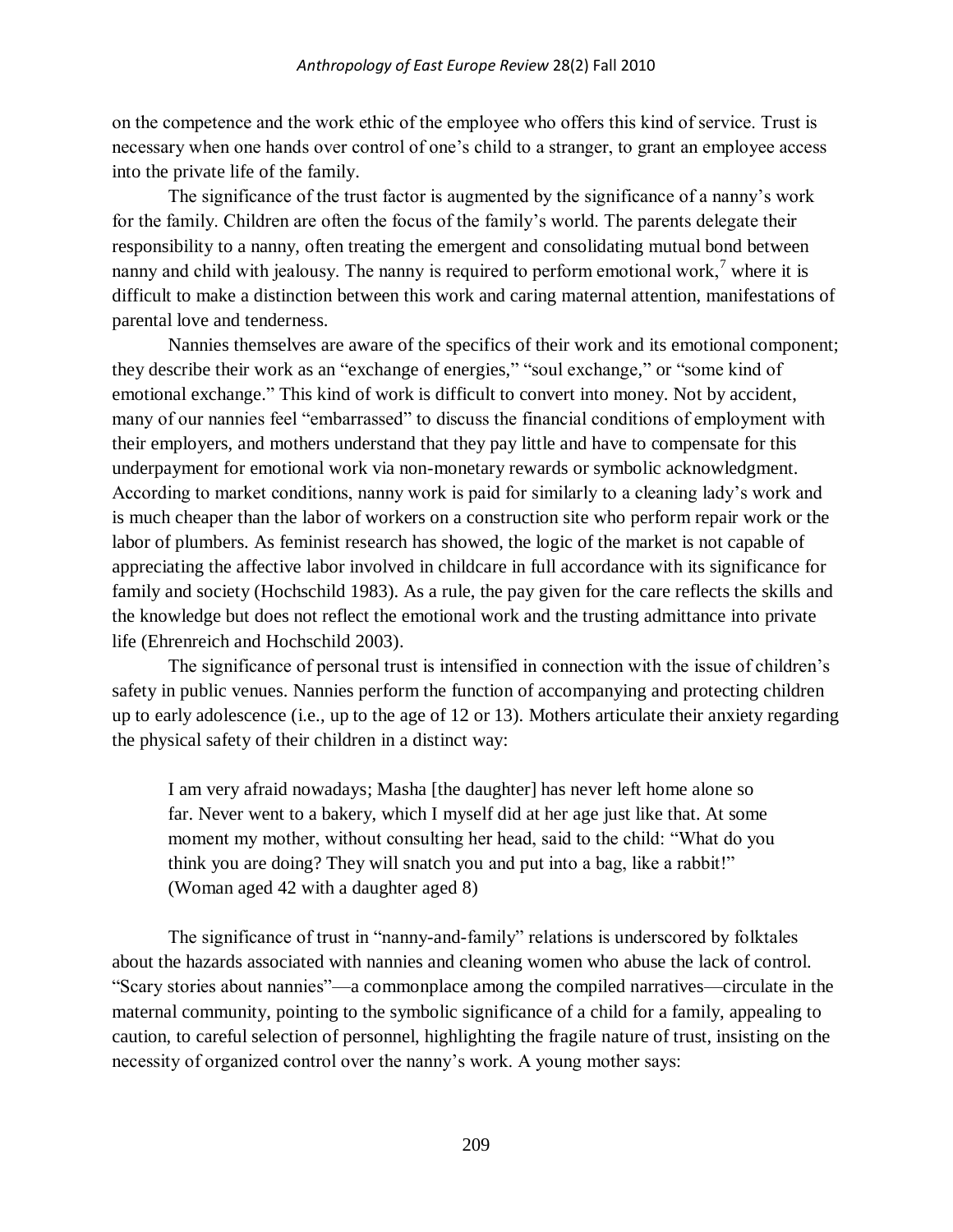My other friends who have a few children also have been telling all kinds of scary stories about nannies. About how they installed bugs and recorded the nannies in the parents' absence at home. About how nannies watched TV and screamed at the children while the parents were not at home. That is, I had already been scared by that problem. That is why I instantly wanted for the nanny to be a good one. So that we have no need of bugs and other equipment, so that we could trust her right away. (Woman aged 31 with a daughter aged 4)

Thus childcare work presupposes a special significance of trust in the relations between employers and the employees. This aspect of interaction is considered by both parties of the contract. Employers devise special strategies to establish trust during the process of a search for a nanny and during the control of her actions (those will be investigated below). In this process they go off of some cultural models of childcare.

#### *Nannies and Babysitters: Similarities and Differences*

Commercialization of childcare is not a gender-neutral or culturally indifferent phenomenon. The demand for confidential service is based on a somewhat idealized image of a nanny, on the cultural models of nonparental domestic childcare. First and foremost, a nanny's work is, by all means, female work. Gender socialization, which presupposes the development of skills for care and nurturing, makes women suitable for this kind of labor. The present studies allow us to distinguish between two types of nannies, since both employees and parents in their stories reveal different cultural models of childcare and are oriented toward different modes of relations between nanny, child, and parents. The first type is represented by the so-called traditional or patriarchal nannies. They become quasi-family members, no matter their age, and they fulfill quasi-familial roles (analogous to the roles of a grandmother, elder sister, or aunt), sometimes even supplanting the mother as to the degree of the child's affection. This type of nanny spends the whole day with the child (up to 12 hours) and sometimes she even lives in the family (all day long) and becomes part of the family's everyday life. The scope of her tasks is not defined and tends to increase over time. Such a nanny may perform several functions: cleaning the house, cooking the food, childcare, caring for sick and elderly residents. This cultural model is traditional in the sense that it is to be discovered in the cultural memory of the Soviet and pre-Soviet periods. It is patriarchal in that corresponds to an extended patriarchal family with a distinct hierarchy and role division according to gender and age. At present, this model is also in demand for childcare in the case of small children. It presupposes unconditional trust toward domestic personnel that is not subject to doubt. References to grandmother-like qualities, to the image of the serf nanny of Pushkin, Arina Rodionovna—these are the indicators of this model being in demand. A young mother says: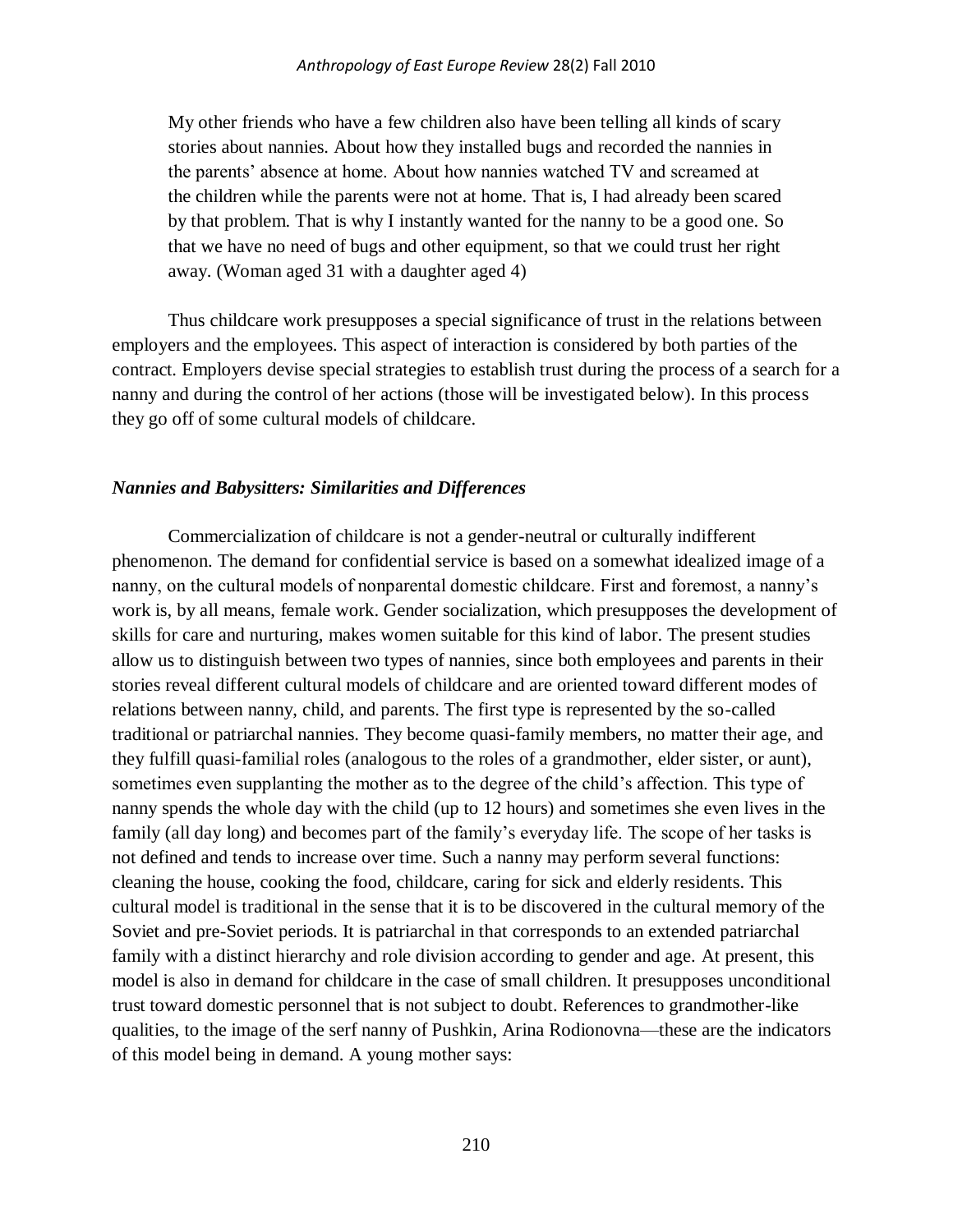#### *Anthropology of East Europe Review* 28(2) Fall 2010

Actually I had an image [in my head] … I wanted to find a grandmother [laughing]. Not a grandmother in the sense of an old woman, but a replacement for my mother or mother-in-law, both of whom we left in S. It seemed to me that, you know, for this age it would be a perfect variant. The child doesn't need any special upbringing, I can do this stuff myself. What I need is that the child is loved, is pampered; there is no need for special upbringing, the main point is to feed her, play with her. This was my main goal … until the child turns three. (Woman aged 31 with a daughter aged 4)

Despite the attractiveness of the patriarchal model, the tendencies of domestic-care commercialization affeсt it destructively. Parents have difficulty finding a nanny they can trust. They think of complicated trial procedures and control the actions of their employed nannies in their absence. Scary stories about nannies are evidence of the destruction of the patriarchal model. Another more up-to-date model competes with it: babysitters. These paid domestic workers are oriented toward fulfilling strictly defined tasks (going for a walk, feeding, playing, occupations geared toward developing a child), and their relationship with the family is rather alienated—it does not presuppose a more in-depth involvement in the everyday routines of the family and presupposes emotional investments to a much lesser degree. Young temporary domestic employees recruited from among migrants or students tend to represent more strongly the second model. This model gives evidence of the professionalization of domestic hired labor, but at the same time it constantly compromises the unсonditional nature of a trust-based relationship.

Basically the two models described above coexist and interfere; they can be separated only analytically. Both types of childcare workers possess some common traits. They must meet the requirements of the special demand childcare requires as a trust-based service.

The requirements that nannies have to face vary according to many circumstances and factors. However, in all cases what is required is the unconditional love for children, reliability, and good health. Among other requirements, our respondents named the following: cleanliness, tidiness, experience in bringing up children, kindness, sociability, honesty, zest, and sense of responsibility. There are requirements made for physical features: "a nanny has to look happy" and not evoke pity. Personality traits are especially appreciated: the nanny, no matter the age, has to be a "cheerful and jolly person." In a word, the list of requirements is long and extensive, but virtually all of them concern the personality traits of nannies; the qualification characteristics take second plaсe:

Of course, [the nanny] must be decent, kind, intellectual, literate, by all means clean, yes, though … I am the one who cooks meals for the child, for the most part, she only has to serve them afterwards. Well, in a word, she has to be household-smart in these ways. Because there is no one else in the apartment besides her and the child, and her task is not that she should keep the household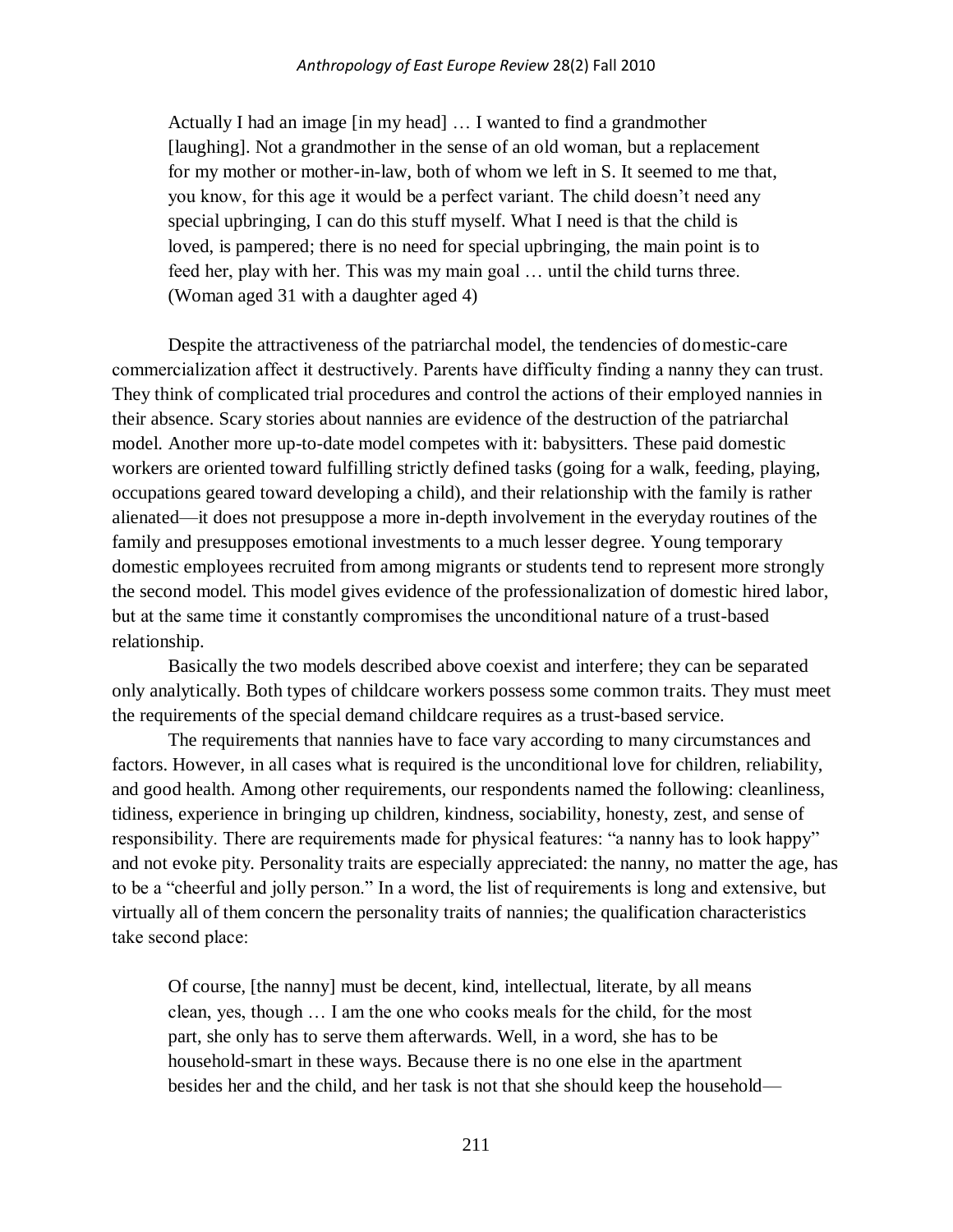nobody requires that of her—but that there is no mess. We come home from work tired, and the child has to be bathed, fed, and put to bed, so these are the variants. (Female manager aged 28 with a son aged 4)

The key characteristic of a nanny is, if one were to use an emic сategory, "the commonality of energy flows" (*obshchnost' energetiki*) of the nanny and the child. Education and good manners are also included in the requirements. Some qualities are to be proved with pertinent papers and documents during the interview. The living conditions and health conditions of the nanny are checked. Demanding parents make copies of passports, ask for a paper proving the nanny went through a health check, and ask for references. But lots of employers use the old methods and base their decisions on their own intuition and on word of mouth from their friends and acquaintances, and they establish a trial period for the nannies. The tendency is obviously for a more instrumental approach to take hold, but at present, in most cases, the traditional methods of judging suitability dominate: the trial-and-error method and personalized trust, consolidated by personal observations and the verbal recommendations of the closer circle of friends.

#### *Searching for a Nanny*

Our study shows that the process of searching for a nanny is time-consuming and requires complex logistics. Our respondents, the majority of whom are quite well adjusted to life in St. Petersburg, took up to five months on average to find a nanny. Very seldom did the mothers find the "right" nanny on the first try. They conducted large-scale "casting," including telephone interviews and personal interviews.

A significant number of our respondents when hiring nannies refuse to use the services of agencies, preferring to search within the frame of the informal employment market. In our opinion, this is connected not only with the peculiarity of targeted selection, but is also an expression of a demand for the patriarchal type of nanny. Agencies are normally employed for searches by more well-to-do people looking for family tutors or childminders, who have a specialized set of requirements in nannies, and also those who look for a babysitter rather than for the more patriarchal type of nanny.

The formal market for domestic services evokes suspicion on the part of women who buy childcare. Let us adduce the arguments of our respondents. The first argument is the exaggerated price for the service, which does not relate well to the qualifications of nannies whom the agencies then send. The second argument is the insufficiency of formal guarantees of employee control, which are necessary to ensure personal trust while delegating childcare. The third argument lies in the general institutional distrust toward private firms:

I would never take a nanny from some … from any public institution. First, because of my general suspicion of institutions, and second, because I know how this system works as regards domestic help, and if I can experiment with my own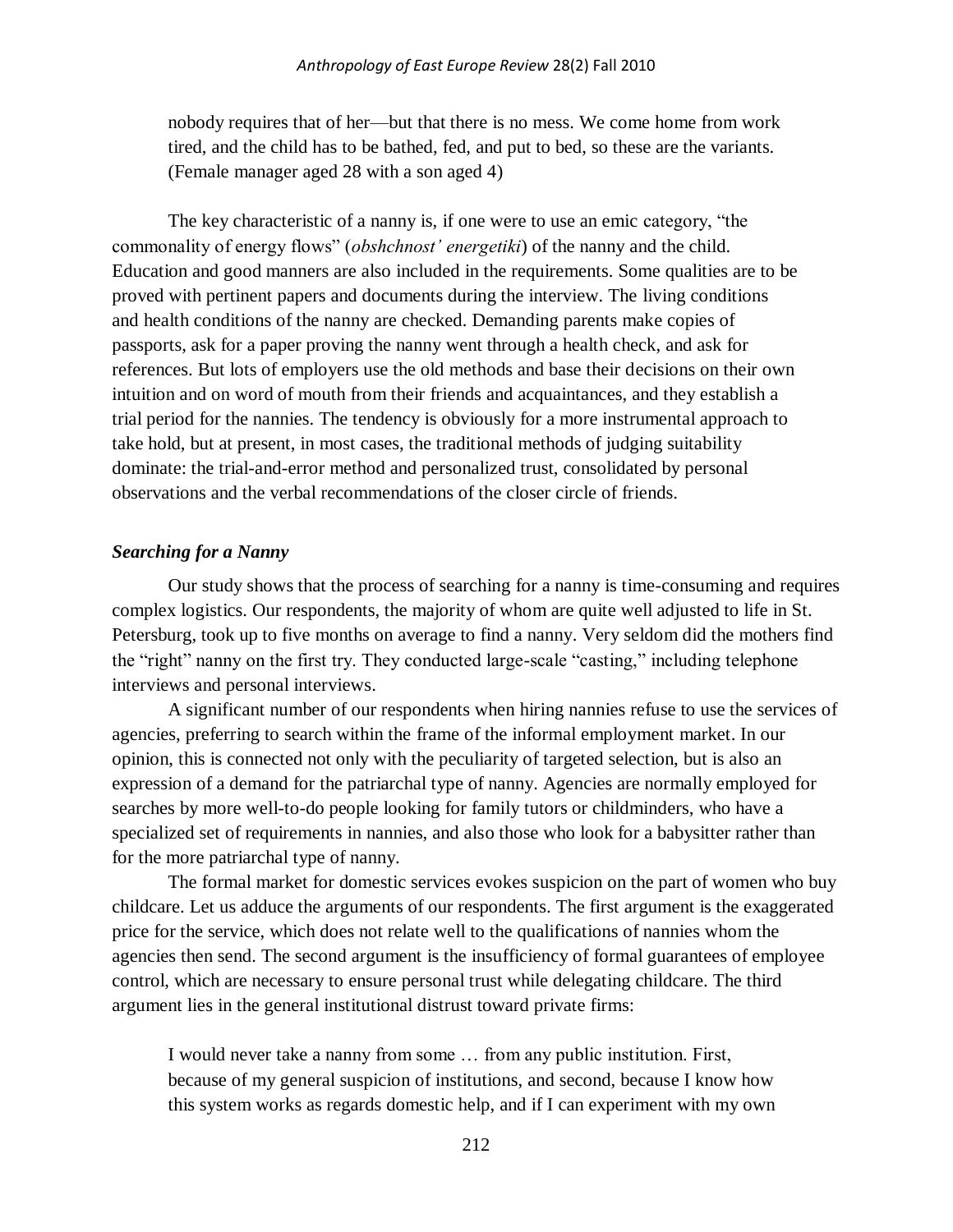apartment, it's one thing, but еxperimenting with a child—this is … And simply, you never know what you are being sent, and when, on the other hand, you find people through your acquaintances, you have some kind of guarantee, that you can call someone and say: "You must be kidding!" or like, "This is my relative, this is a person I have known 150 years. I have worked with her all my life." This is a reference, isn't it? (Woman aged 42 with a daughter aged 8)

The fourth argument is the impossibility of guaranteeing emotional attachment to a child via formal channels:

Through the agency generally, very often, how to put it … I am not saying that they don't check their people, but somehow they are always very mercenary. Well, to an extent that, I don't know, I don't feel good about it. I have a feeling that they are prepared to, I don't know, simply strangle themselves for a penny. I don't know how many times I searched through an agency, I always had to decline their offers. I called them so many times … But I didn't ever feel like [it is the right choice], and that's the end of it. (Woman aged 29 with a son aged 2)

So refusal to use the formal channels of nanny selection seems to us to be a part of distrust toward market services. This distrust increases when it is about purchasing a service that presupposes emotional work with regard to the most precious thing*—*one's own child. A young mother, hiring a nanny, delegates to her a part of her parental responsibilities connected with the world of parental feelings. On the contrary, agencies are actively contacted in the case of hiring cleaners or babysitters, who perform a specific set of tasks that do not presuppose a holistic emotional involvement, and with whom integration into the private life of the family remains fragmented. The choice in favor of informal contract has far-reaching consequences, for nannies as well as for mothers, to say nothing of society at large. The gender contract today, in fact, requires the development of an *informal* market of social services.

We have singled out several main variants of the "shadow" nanny search. A widely spread variant presents a traditional mobilization of strong and weak networks: friends, neighbors, colleagues, acquaintances with common interests. For instance, the search can be implemented via the everyday communication of young mothers among themselves:

Well, there is, basically, always a kind of mommy get-together, when they first walk around together with their baby carriages, then go for a walk with children together … That is, they are not friends. And the nannies usually circulate in the same circle. (Man aged 38 with a son aged 1 year and 6 months)

Another variant is the search for a service via specialized children's institutions, which are a peculiar informal labor-market exchange for childcare, as their qualified personnel needs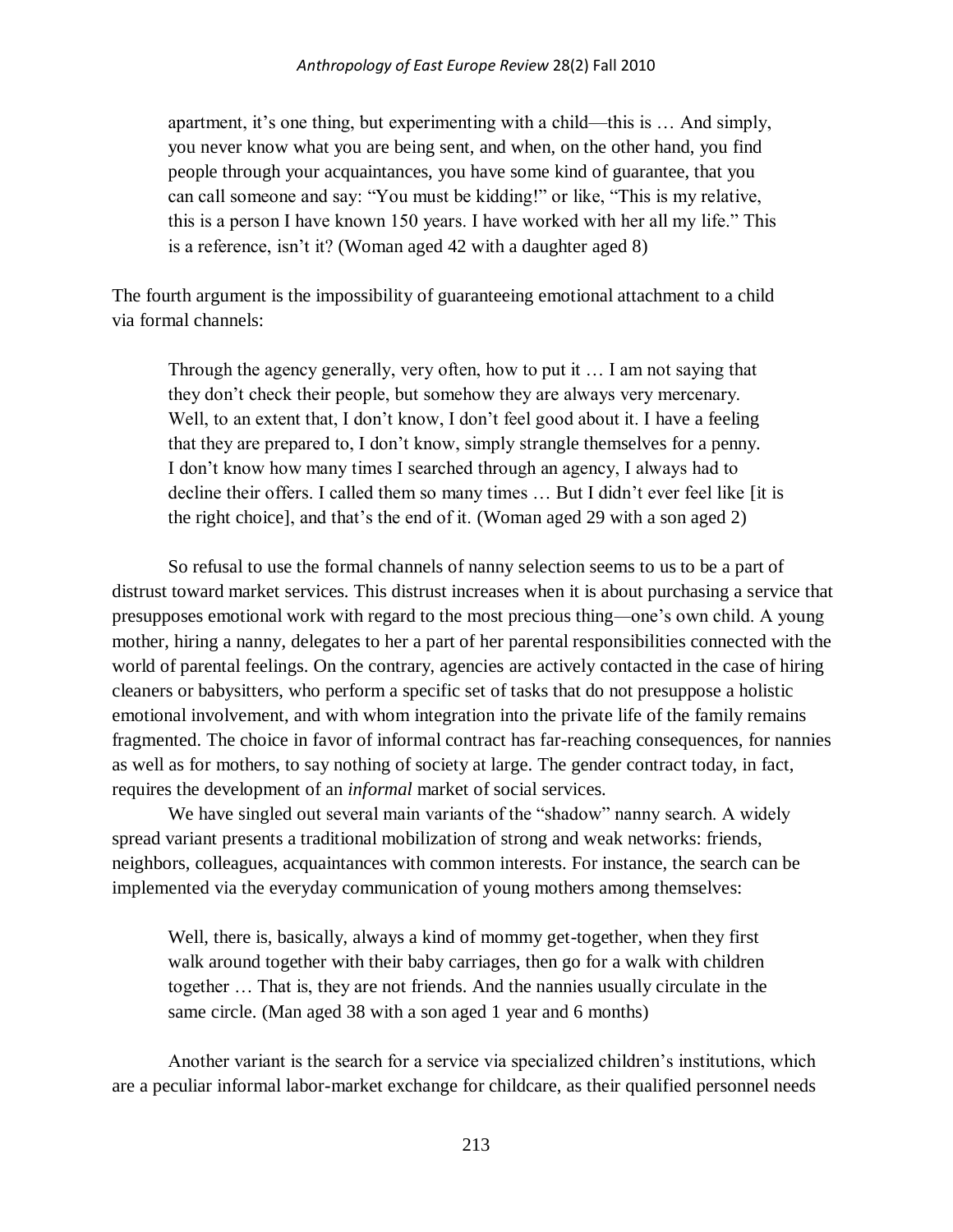secondary employment due to the insufficiency of earnings in the budget sphere. Kindergartens, schools, and general-profile hospitals provide professional workers in the domestic sphere.

Yet another variant would be the initiative search through "published service offers." As one respondent says, resorting to metaphors:

Nannies "hang on lamp posts"! In newspapers. We called, and we always hit some kind of unsuitable nannies. And we found our nanny by way of some very strange method. That is, we found an advertisement about a school for educators, nannies, and parents. And I say, "Let's call them, maybe they have a nanny." Great. I called, and this woman just happened to know a nanny. (Woman aged 25 with a son aged 2)

Today's mothers actively use the World Wide Web to communicate with mothers of the same class and to search for services. As one respondent says, "one can find anything on the Internet; you just have to have the time":

www.littleone.ru—there is a newsgroup forum there, it is just for the case when middle-class parents who can afford to spend a certain amount of time on the Internet, and it is discussed there, that is, the issue of nanny choice. Well, they discuss there all issues from pregnancy planning and ending with teenage problems, but one of the issues is the nannies … We communicate there. And they have the middle and the higher level there, at least people who have Internet access, who have children and who are concerned with the problem of nanny search. (Woman aged 29 with a son aged 2)

The recruiting of nannies at present is becoming more and more standardized. In this case, the employers frequently act as proper businesswomen selecting qualified personnel for their enterprise. They appraise the candidates according to a number of criteria, they ensure the control takes place, and they set up a trial period.

First I appoint a meeting in the office—it begins with a preliminary conversation. Only then do I go to their place with the child, to see how they live. What they have in their home, how clean it is there, who they are themselves. And also to make sure that they really live at the address they gave. Well, of course, this is natural. At the beginning we set up secret cameras by all means, in order to check how they communicate with the child. Well, then everything is all right, we already know everything. We know if everything is all right. Maybe she hurt the child or something like that … I also cannot just entrust the child to anyone I do not know. (Woman aged 29 with a son aged 2)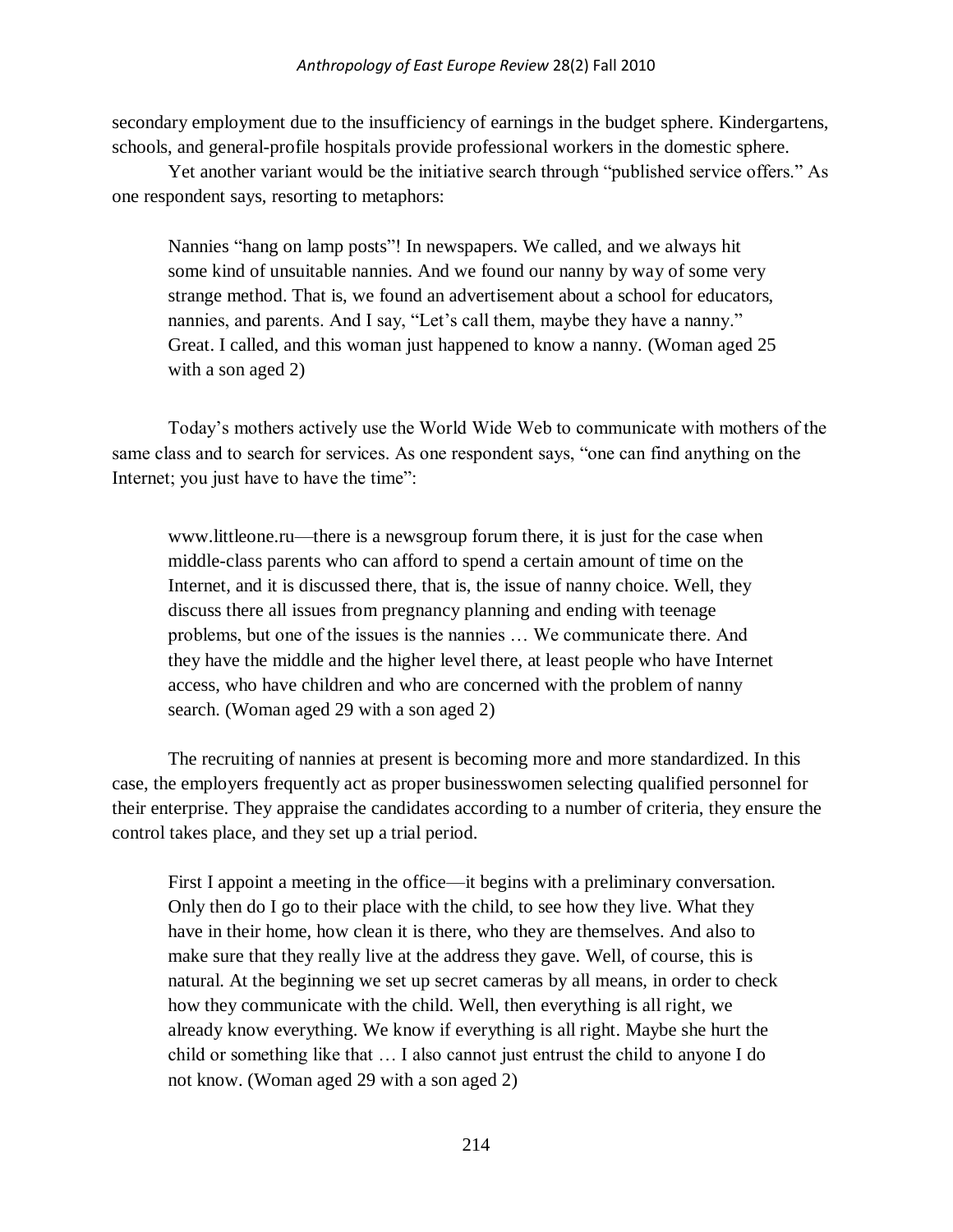#### *Anthropology of East Europe Review* 28(2) Fall 2010

The main trial is the personal contact between the child and the potential nanny, which is carried out in the presence of the parents. A father tells his story—the only male who gave us an interview:

We invited her to our place (our home), accordingly, and spent the whole day with her. She was sitting on our sofa. Whereby it was evident that she is used to this procedure; she was sitting, asking questions about the proceedings. At once she made a remark: "Well, the level of education is not quite what you expect, I suppose." Well, I just kept silent, tactfully. We looked at the documents, of course. The main thing we paid attention to—priority number one—how she treats the child and how the child takes to her. Communication is crucial. If the child wants to be taken into her arms, if he sings songs, asks her to read a book, then everything is, so to speak, normal. (Man aged 38 with a son aged 1 year and 6 months)

It is not easy to choose a nanny—one looks absolutely inappropriate, another is impolite and comes late, another speaks incorrectly, the child does not favor the fourth, the fifth cannot cope with the agile and mobile child. At some point, after a few failures and glitches, the task is accomplished. If the employers are happy and have found at last the one they were looking for, then we will hear that their child has a "very good nanny," it is "a stroke of luck," and the parents appreciate her very much. The amount of transactional expense that has accumulated during the hiring process translates into the symbolic appraisal of the nanny that eventually has been found.

The contract drawn up between the young parents (mostly the mother) and the nanny is usually of an informal character. On the basis of the data we collected, let us consider why this kind of contract is beneficial for both parties that have made the verbal agreement.

## *Advantages and Traps of the Informal Contract*

Not all nannies opt for the informal contract. There are professional babysitters, that is, nannies who have acquired certificates confirming their professional expertise as well as reference letters from previous workplaces, certified with stamps and signatures and registered in domestic-personnel agencies. Many of them hold the opinion that the formal contract protects them from the despotism of their employers.

However, many patriarchal nannies, babysitters, and employers prefer the informal contract. It is difficult to give the quantitative estimate of the extent of this phenomenon, as it is all about shadow employment and about a certain cultural pattern in demand, which includes a readiness to enter informal relations.

There are a lot of reasons that induce a nanny to prefer the informal contract. This is the case when she regards her employment as a short-term, side job: as an addition to her pension, student scholarship, or main job. Sometimes the informal contract is the only way to earn money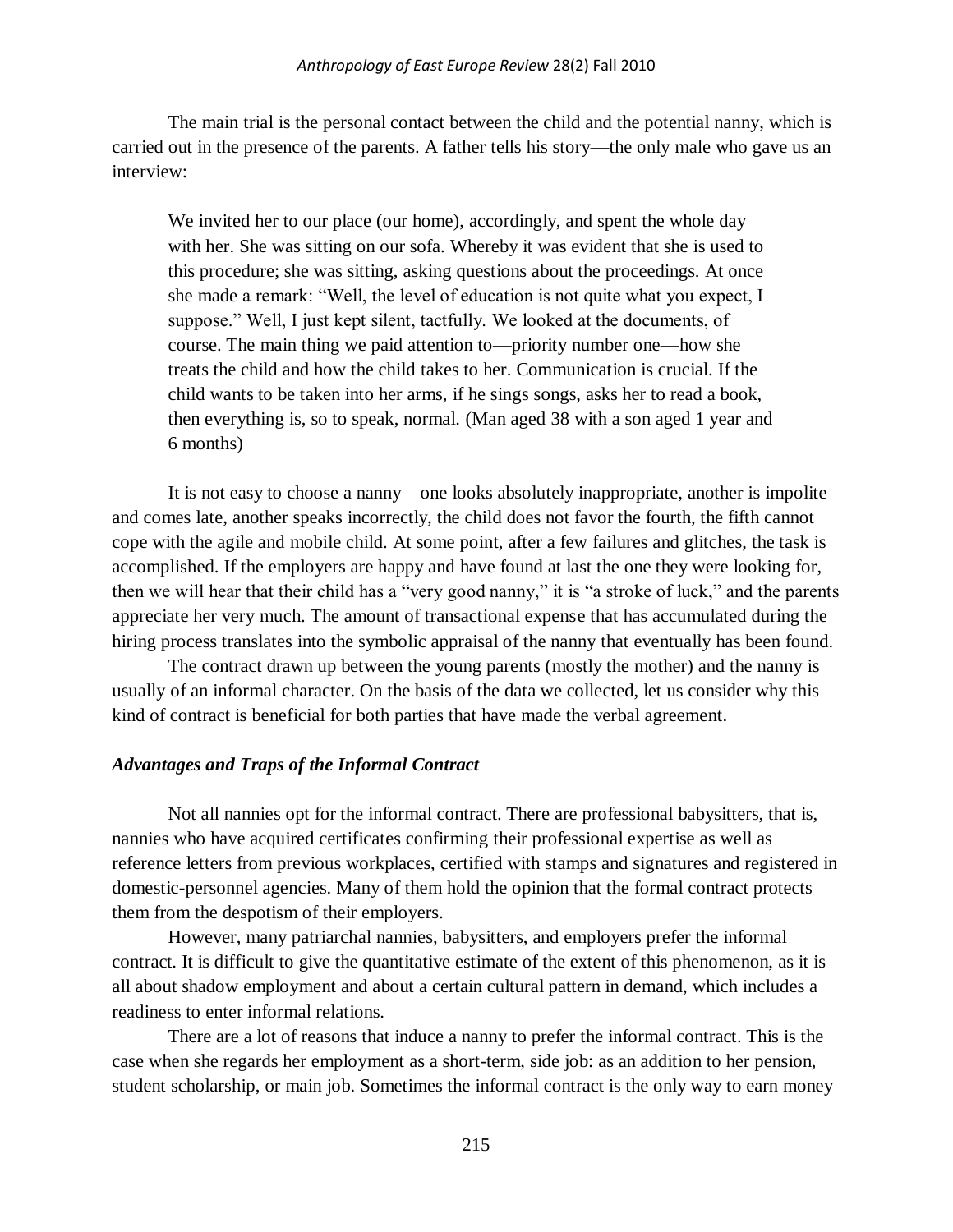for migrants who are faced with the difficulties involved in the process of formalization of their citizenship status in Russia. Russian-speaking migrants from Russia's neighboring states constitute a more and more visible segment of the informal domestic-labor market. There are many more of those among female janitors, but also among nannies their number is on the rise. If a nanny is in a situation where her private circumstances (e.g., her state of health or her family situation) can force her to quit a job on short notice, she will also prefer an informal contract, which is easy to terminate. Our data contain a story about the favorite nanny of four-year-old Sasha, whom the girl used to call "Grandma," and who left the employers' family having given notice only shortly beforehand, saying she was not going to continue working for them, as her son had suddenly fallen ill. Having breached the verbal agreement, the nanny does not forfeit anything in such cases. All the expenses of the informal contract are carried by the family. Such cases of forced termination of contract were frequently registered in the narratives of our respondents, and such terminations create great difficulties for employers.

The conditions of the informal contract are distinguished by explicit peculiarities. They are flexible, they are being constantly adjusted taking into account the changing circumstances of the parties, they are easily reformulated, they presuppose the possibility of mutual concessions from the very start. The subjects of negotiations are, as a rule, the working hours and the schedule, the specific content, as well as the volume and the method of payment (hourly, daily, "salary-wise," or other). We asked a young mother: "How do you pay the nanny?" The answer was:

Twice a month. She established this mode. That is, she said that it would be convenient for her to get the money every two weeks, and she herself writes down the number of hours. I never checked. First, partly because of my absent-mindedness, and second, she is kind of a person I know, so how would I check the hours she has worked? And indeed there has never been an occasion that she … that is, she is so … very decent. She writes down every five minutes. (Woman aged 25 with a son aged 4)

The negotiable character of payment in the sphere of informal employment is an advantage for the employer as well. She would pay an informal nanny less than in the case of the official contract drawn up by an agency. In some cases nannies are offered symbolic bonuses (similar to tips) or vacation money. There are cases where employers delay the payment of nanny labor because of a delay in receiving their own paycheck. In these cases the personalized quasifamilial character of their relations allows them to avoid conflict linked to delays in payment.

Virtually all our respondents point out that the work of an informal nanny is cheap labor. One constantly hears remarks like "I did not pay her a lot," "this is extremely cheap in the town here," or "we paid the minimum."<sup>8</sup> Our mothers say this in an apologetic tone. They try to compensate for low pay and confirm the symbolic value of the paid childcare by regularly giving presents. On holidays and birthdays, the parents do not forget to give their good wishes to those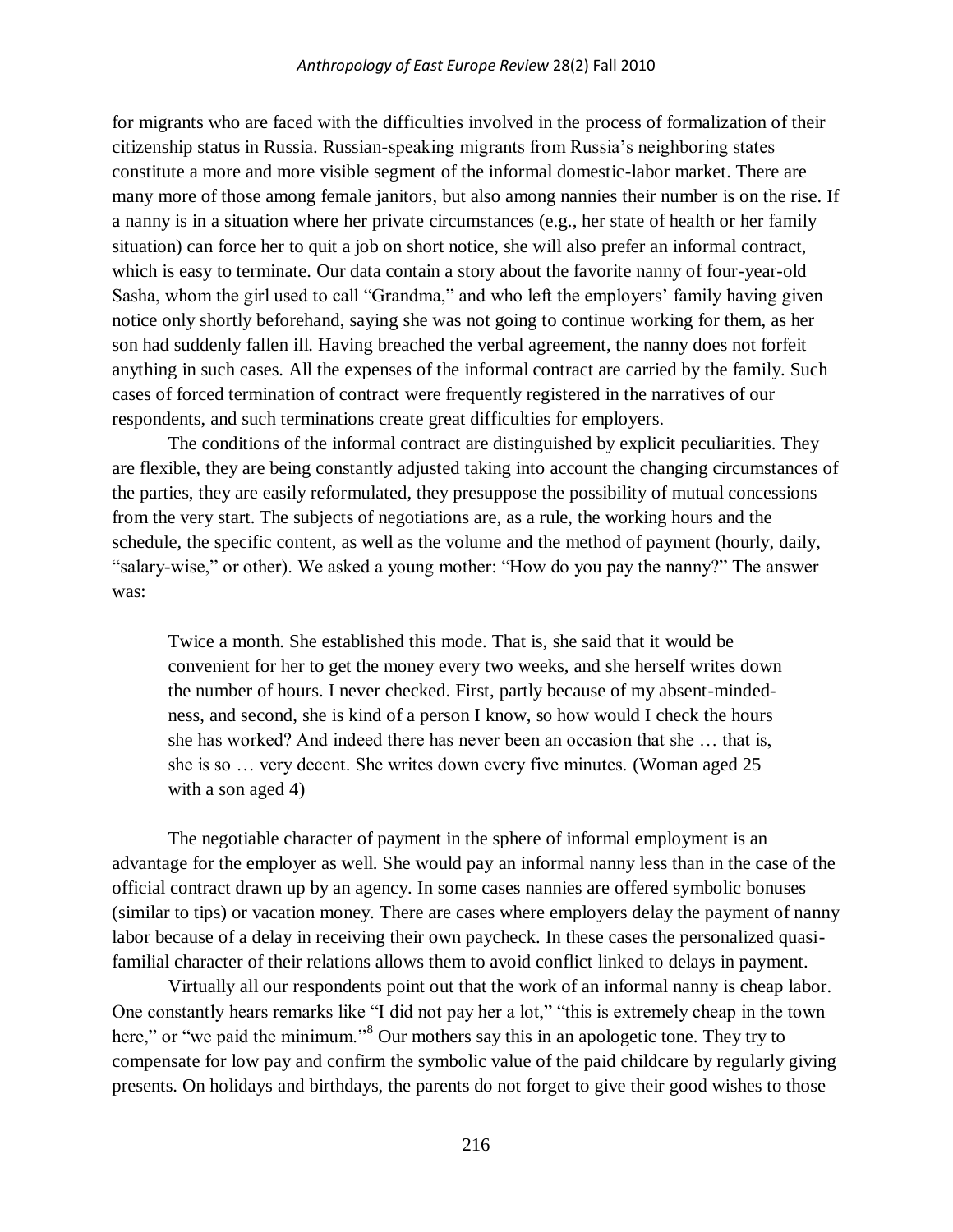on whom the well-being of their children and their whole family depends. It happens that they set the table in order to celebrate the birthday of their favorite nanny.

Well, for example, when she had, like, her birthday, Masha and I set the table and celebrated with her, you know.

(Interviewer:) And what did you give her?

Well, I don't remember that well ... some perfume, yes, perfume. Well, whatever one usually gives. I don't remember. Perfume, I think, perfume. The last time it was perfume for sure. Well, we did not invite anyone, just simply for her … I realized that she appreciated that, and as Masha was attached to her, I was prepared to arrange whatever was possible, even sing and dance, if necessary. (Woman aged 42 with a daughter aged 8)

Employers often grant nannies favors of an informal character using their own resources. This is how the mechanism of informal barter works (Ledeneva 2001). Nannies can get annual registration (a residency permit), "almost new" clothes and things, assistance in obtaining legal papers, access to a reliable doctor, or teachers for their grandchildren, children, etc. All this is taken as a manifestation of a responsible attitude of employers toward employees who are devoid of the advantages of social guarantees. One employer comments:

I just have a responsibility as an employer regarding this person … that is, for instance, if I do not use her services for a month running, I realize that I have to make up for something. Well, and if she has some problems … There have been a few occasions when her relatives fell ill or she wanted to go somewhere very much … I try to coordinate that and adjust to that, because I have a feeling that she depends on me. (Woman aged 42 with a daughter aged 8)

To sum up, the advantages of informal hiring have been articulated by both nannies and working mothers.

# **Managing Social Distance and the Issue of Exploitation**

The relations between nannies and mothers are the relations of control dialectics (Giddens 2003:498), whereby the power advantages are on the employer's side; however, the nanny also possesses certain resources that allow her to influence contractual conditions. Since the dominance of the employer over the hired domestic worker is obvious, it is the influence of the nanny that should be elaborated on in more detail. Paid childcare in itself presupposes some control over the object of that care. In other words, the nanny is responsible for the child and controls his or her well-being. The nanny's influence grows thanks both to her gaining access to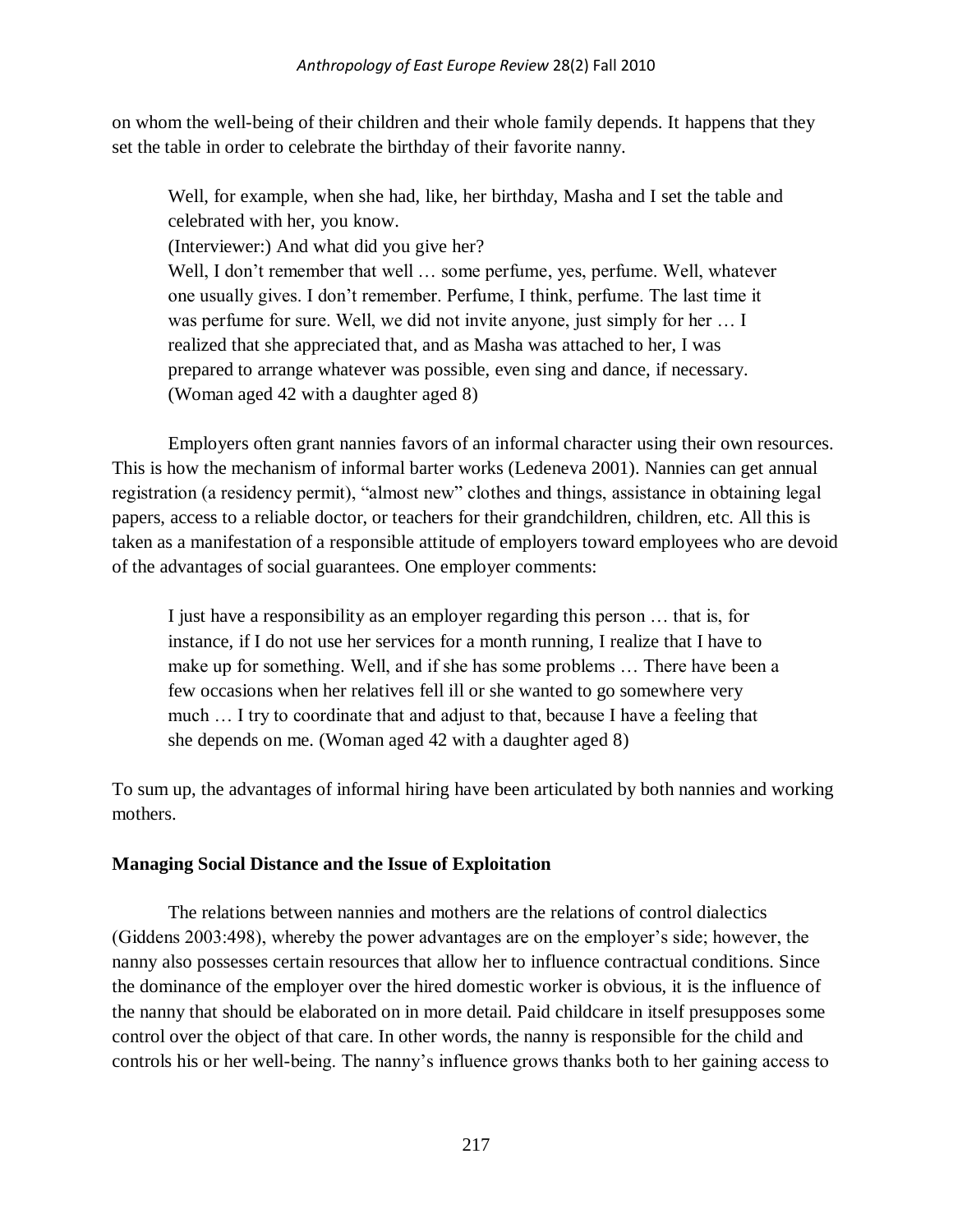the domestic space and to the status of the child in the modern child-centered middle-class family.

The power of the employer manifests itself in not only defining the contractual conditions but also at the initial trial stage of trying to exercise direct control over the execution of domestic work. Our respondents (not all of them, of course, but those who occupy higher positions on the professional-economic ladder and take their nannies "from the outside") set up hidden cameras and recorders to record the actions of a nanny. Control is carried out also by telephone during the working day. Especially significant is the control at the initial stage, when personalized trust has not been established yet and the nanny has not become a family member yet. This is how one employer describes the nanny control tactics:

Well, we tried at the beginning, as it were, to set up a recorder and to listen … But then they very quickly went out for a walk and there was nothing special in our absence, not anything criminal, the other way round—she was somehow very affectionate. And then we, as it were, stopped … Well, we trust her, so to speak, if I were to be honest with you. It was at the very beginning that we were very afraid; I was afraid, for instance, that something would go wrong, would go wrong with my child, and now, basically … (Woman aged 32 with a son aged 3)

The social distance is distinctly felt by both hired workers and employers. For both parties it is especially significant how this inequality manifests itself on the level of everyday face-to-face interaction. Impoliteness vs. politeness, "feudal" relationships between domestic servants and utterly impudent masters vs. friendly and nearly familial relationship between employees and employers—this is the range of unequal relationship descriptions supplied by our respondents. The very character of domestic work rules out a distant relationship between employer and employee, which would be typical of other—extra-domestic—kinds of employment.

Our respondents regard social inequality through the prism of "relationship culture" between domestic workers and their employers. Many mothers hire domestic help for the first time. Many of today's nannies, in turn, have never worked directly "with people" (*v liudiakh*, which means "in private households"):

Problems … well, I know that there are loads of problems at the moment … when people are hired, they keep them at arm's length. That is, on the one hand they should not hurt a person, and on the other hand they have to keep him/her at a distance and not come any closer. This is very difficult, and can be done only intuitively. (Woman aged 40 with a son aged 9)

Mothers (employers) comment on the complexities of establishing the rules of communication with their hired workers, i.e., with women who are placed into economic and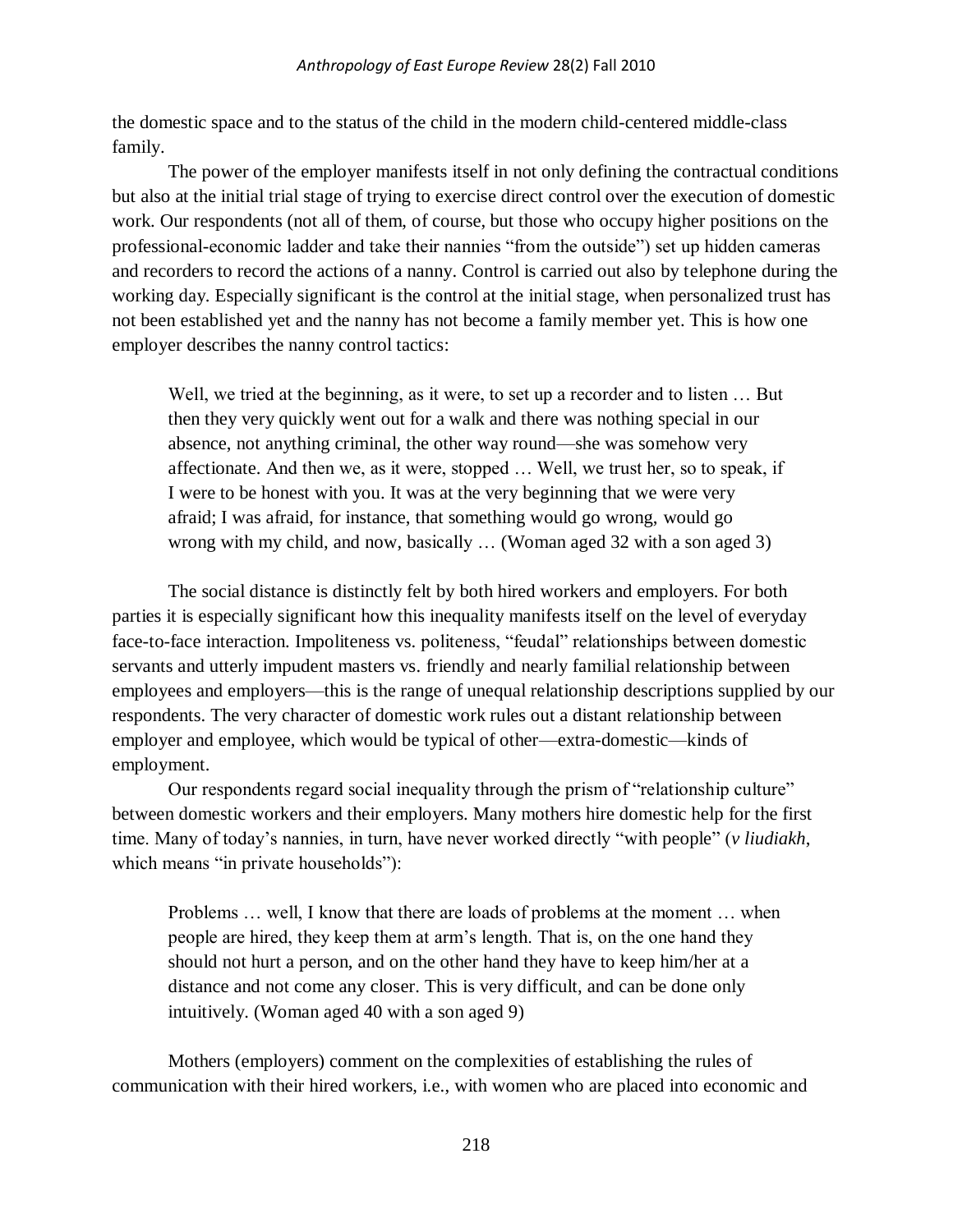psychological dependency on them and to whom they have granted access into their domestic world. This is especially typical of relationships with nannies of the more patriarchal type. The gender aspect—inequality between *women*—makes the participants of this interaction especially sensitive to the mechanisms of maintaining social distance.

The informal contract often provokes exploitation, whether objective or of the type subjectively felt by the employees. The interaction takes place in the domestic space—basically without witnesses who could in case of abuse protect the employee or represent his/her interests. However, not only the "conscience" of the employer but also the trusting character of childcare saves the nanny from abuse on the part of employers. Mothers are fully aware of the fact that the nanny's disgruntlement can reflect on her interaction with the child:

When it is about your child, one can blackmail seriously enough, because I will not refuse or decline in this situation, I will not say no [if the nanny asks for a pay raise, for example]. There has been such a moment, but it is rather an inner conflict, it never got to be expressed on the outside. That is … I always paid a bit more anyway. Because she sits with my child—this was my consideration, basically it is hard, it is hard anyway. (Woman aged 29 with a daughter aged 2 years and 6 months)

While employers express assurance that nannies possess resources associated with the access to their private life and make an issue of social distance management, nannies demonstrate extreme sensitivity toward manifestations of inequality in interaction. It is specifically a demonstration of disrespect, not just a breach of the clauses of the verbal agreement, that they regard as abuse or exploitation. In answer to the question of which family they would never consider working for, they describe families where parents are in conflict, have altercations, treat employees disrespectfully, or "treat them like servants."

In a number of cases, sensitivity as regards inequality is aggravated by the fact that nannies are women who, age-wise, could be the employers' mothers. In such cases, the effect of status inconsistency is observed: a nanny of a more advanced age expects respect toward her age and at the same time turns out to be in a position of subordination as a hired worker (almost a servant).

Sometimes nannies are retirees with a higher education and high professional status. In these cases, the effect of status inconsistency also manifests itself in nannies' hypersensitivity to the style of their interaction with employers.

Structurally, any shadow employment can be described by means of a category of exploitation, but the subject of exploitation is not necessarily one of the two parties involved, but the socioeconomic system. Employees and employers of the labor-market segment do not pay taxes; the track record of informal nannies is not registered anywhere, and hence does not play a role in pension premiums in any way; they cannot count on officially granted paid vacation time or on sick-leave payment via social security funds.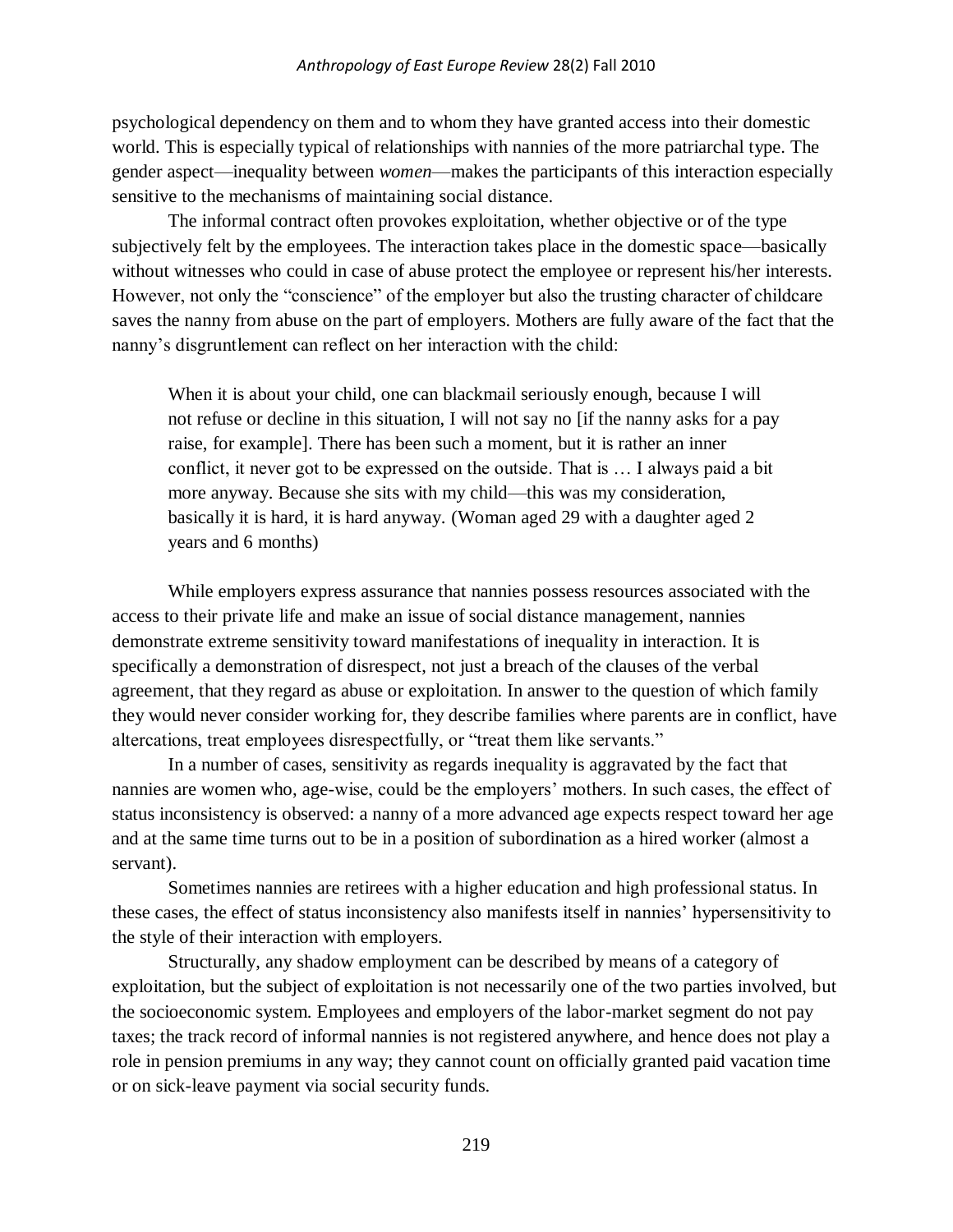#### *Anthropology of East Europe Review* 28(2) Fall 2010

Besides, there exist cultural premises for exploitation, in this case manifested in the absence of established and fixed norms of relationship and interaction in the sphere of domestic labor, aggravated by the usually informal character of agreement. A reflection-prone employer points out:

The fact is that we have, over a number of generations … lost the culture of interaction between the provider of services and the recipient … And when I had these, you know, two women, I instantly realized that two terrible problems crop up: the first is not to get involved in a friendly relationship with the people who work for you, and the second is not to … well, roughly speaking, not to place oneself into the typecast role of "I am rich and I am the king of the jungle here, and you are dirt on my feet," and so on. And maintaining that balance is very difficult … (Woman aged 40 with a daughter aged 9)

Parties to a shadow contract are fully aware of the fuzzy line between inequality and exploitation. But nannies continue working anyway: work in the informal economy sector is the only possibility for them to earn money, since that kind of labor gives them the additional source of income that provides for financial independence and a decent standard of living. When employers compensate for the structural exploitation by way of non-monetary benefits, workers do not acknowledge the fact that they are objects of exploitation.

However, there are situations in which nannies feel like domestic proletariat. According to our information, subjective acknowledgment of exploitation is more frequently observed in those cases where the patriarchal nanny lives in the family rather than just working on a comeand-go basis. It is in this case that the distinct borderline between the working time and free time of a nanny does not exist. The nanny works virtually the entire time she is in the house, and often she combines the functions of childcare giver, companion to the mistress of the house, and cleaning woman.

Another variant of exploitation acknowledgment occurs when employers do not show proper respect and gratitude, which childcare is supposed to generate. The market holds nanny labor in low esteem, despite its symbolic value. That is why this labor requires, by way of compensation, some symbolic acknowledgment and appreciation, in the form of thanks, small presents, and quasi-familial treatment. If the symbolic appreciation is not provided, the nanny is prone to think she is being exploited.

If the nanny feels a constant petty control by employers, she also feels she is being exploited. With surprising consistency, our respondent nannies emphasize that they like working in those families in which they "feel comfortable and cozy," where they feel "free," where their actions and movements are not restricted by the thorough demonstrative control of their employers.

Especially sensitive to exploitation relations are nannies who previously had been employed in professional occupations of qualified labor. They feel deprived not only by their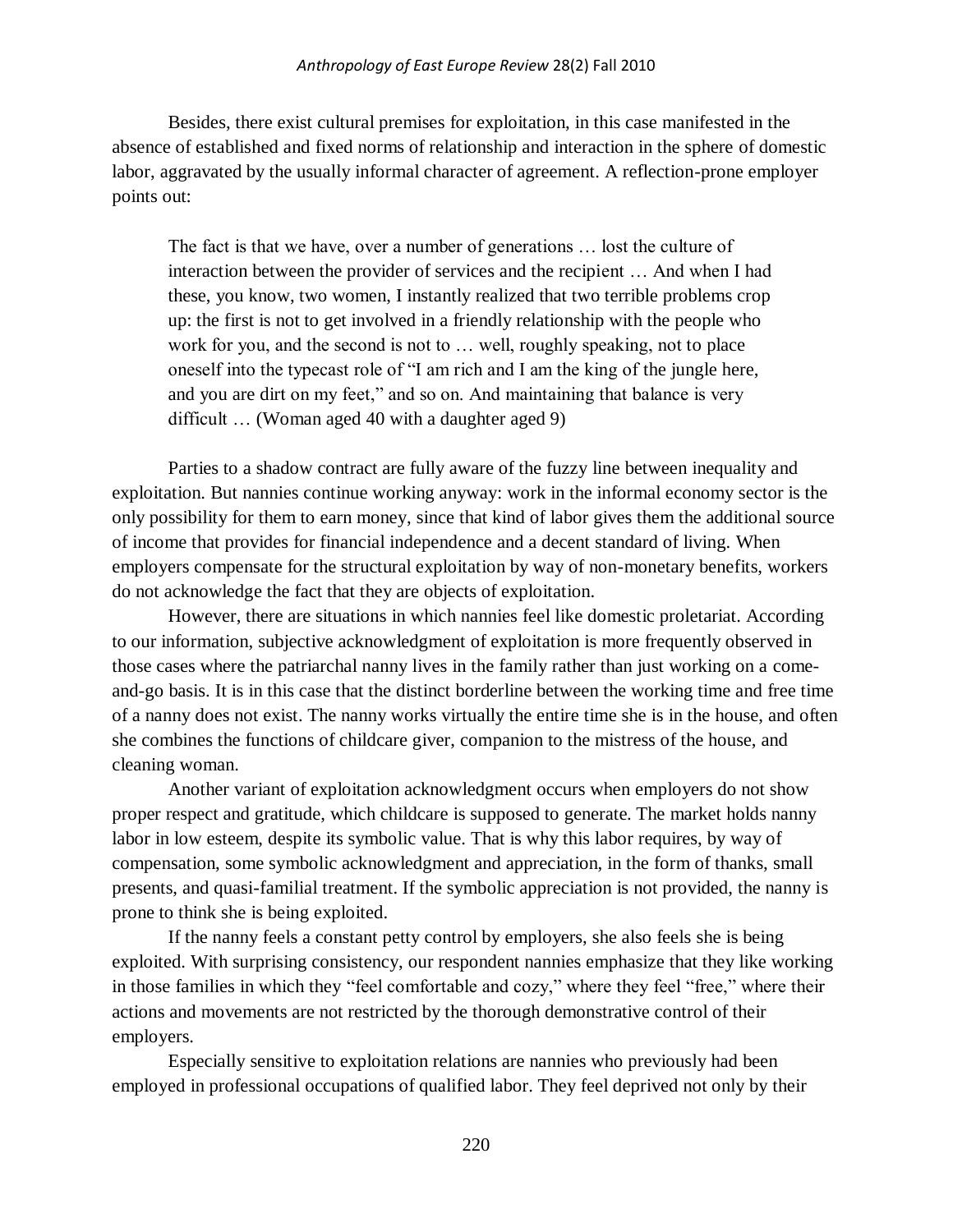employers but also by the system as such. They are sure that if "the society were fair," then they, post-Soviet retirees and professionals of the budget sphere, would not have to work "with people" in private households.

Among other exploitation factors nannies name, first and foremost is the breach of the verbal work agreement: occasions of payment delays, noncompliance by mothers with the temporal conditions of the agreement (coming late, unreasonable payment delays), and an increase in the workload. Below, a nanny enumerates cases of her employer's negligent attitude:

And when you suddenly hear such absurd things, you think: how on earth is that possible? Such things! … Well, that is, there is a heap of things … Well, for example … Well, I came to work only for five hours, and when I left, the whole day had passed. Well, how is that possible? And on top of that also, for example, impudent treatment. A person works and is not paid for that … And someone screams at you, or says, for instance, "You can wash the floors today, and tomorrow clean the windows. You have nothing to do—see? The child is asleep!" (Nanny aged 57, retiree)

Therefore, although (according to economic criteria) domestic labor of the informally contracted nanny falls under the category of exploitation, both nannies and employers are far from recognizing that. This lack of "awareness" is connected with the special character of paid childcare, which presupposes a high level of emotional investment and a possibility of exerting control. Nannies love those whom they take care of. The work that is infused with such value for them as well as for their employers is not associated with exploitation as a concept. Nannies often confess: "I love this child as if he were my own. Of course, I do not get much money for taking care of him, but they [the parents] can't pay more." Love and trusting relations are reconsidered as exploitation only in the case of an obvious breach of the informal rules of interaction. Nannies receive symbolic appreciation that makes them take to the family in question. Thus, for instance, a cut of fabric is bought for a nanny, a stay in the hospital is paid for, connections are used to register her officially as an invalid. Nannies become, as it were, family members. But this is it, precisely: "as it were." They occupy a position of "poor relatives" or, as one of our respondents puts it, "younger female friends":

Our nanny is already our friend. That is, she can simply call us up, inquire how are things, for example, over the holidays; she has given birth to a baby and then I, for instance, take her out to a restaurant, or something like that. Well, these are a kind of friendlier relations. Our nanny is already our friend. (Woman aged 29 with a daughter aged 5)

Nanny labor is characterized by a high degree of autonomy. The informal character of employment presupposes possibilities for modification of hiring conditions. In the process, the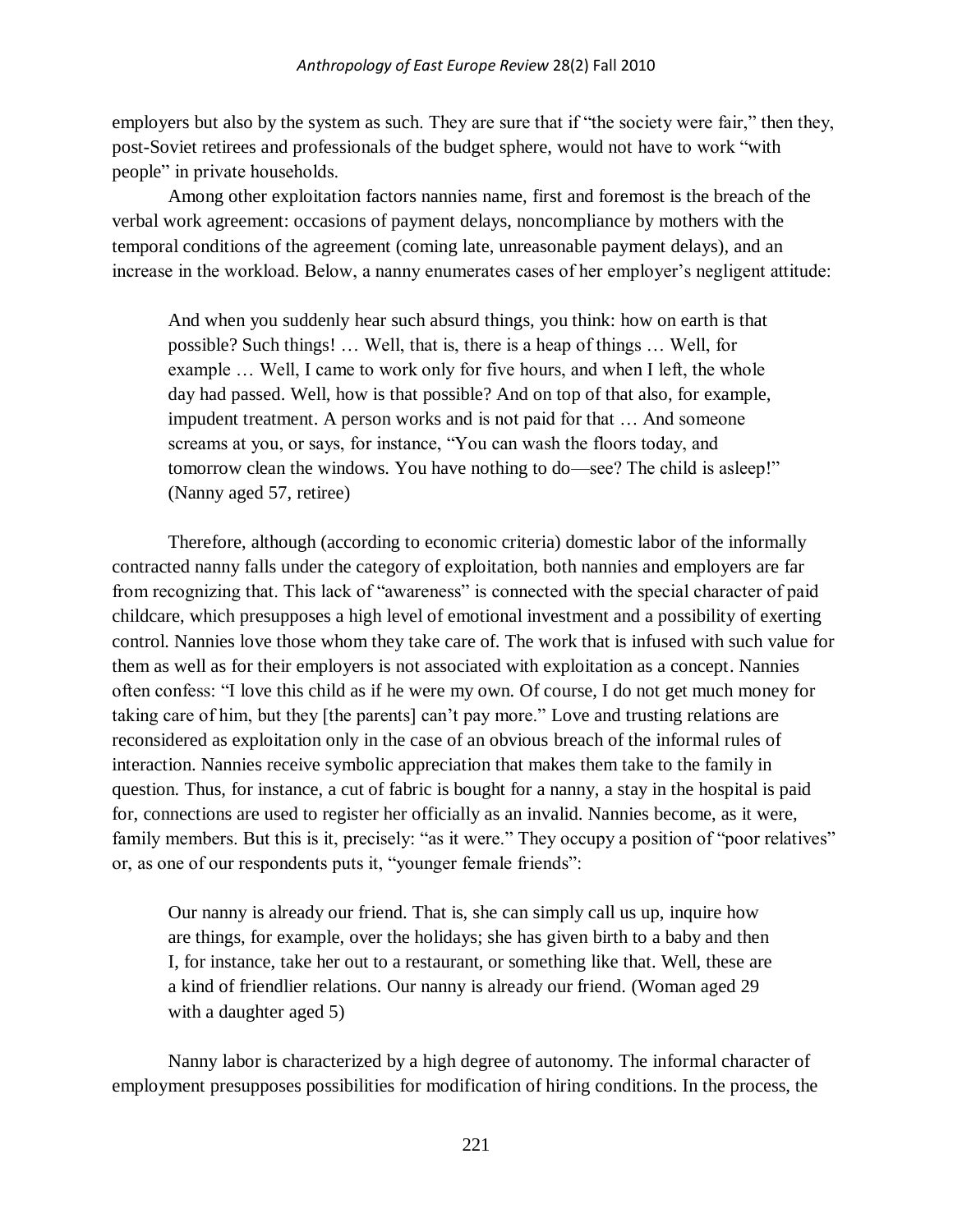nanny has a chance to terminate the contractual relations at any time and has no formal obligations toward the family. The family depends on the nanny to a great extent. A good nanny is well appreciated, the parents try to attach her to the family by a stronger bond, to entangle her into the mutual obligation of quasi-familial character, to do everything possible to make her a patriarchal nanny, if only in terms of trust. Thus, in the work of the nanny, the dilemma of family member vs. hired worker is reproduced.

## **Conclusion**

Summing it up, the socioeconomic transformations in Russia result in certain modifications of the gender contract. There are no radical changes: the main type of contract continues to be "the working mother," and social reproduction remains the sphere of female competence. However, market changes led to changes in the institutional support for working mothers. The present-day Russian version of the "working mother" gender contract is maintained with the help of many institutions. One of its peculiarities is the commercialization of domestic care. Domestic labor geared toward child rearing—nanny labor—is highly in demand. To a significant extent, the demand for paid domestic childcare is satisfied by the informal labor market. Both nannies and young mothers show interest in the informal contract. This is associated with the negotiable character of all the hiring conditions, with the possibility of unconditional termination of the verbal agreement, as well as with the significance of personalized trust-based relations. The two main models in demand in the service market now are nannies of the patriarchal (traditional) type and babysitters. Despite the differences existing between these models of childcare, both of them presuppose a high degree of deformalization of relations between employers and domestic personnel. The informal character of the agreement presupposes the symbolic acknowledgment of the significance of domestic childcare by way of bonuses, presents, and favors. Due to the symbolic forms of reward, the nannies mostly do not perceive their work as exploitation, though structurally it undoubtedly turns out as such. On the level of interaction, nannies and mothers entertain relations of control based on mutual trust. Such relations are regarded by nannies as exploitation if employers trespass against the unspoken norms of respectful interaction and treat nannies as if they themselves were landed gentry and nannies their serfs. Mothers and nannies through their relations reproduce the female world of care. But in the process, the gender stratification is aggravated, which brings about a divide between women belonging to different social classes. Under the conditions of an undeveloped social state, the partial emancipation from domestic work of middle-class working mothers is possible only at the expense of the reproduction of *class* inequality.

## **Notes**

 $\overline{a}$ 

<sup>&</sup>lt;sup>1</sup> The article was written on the basis of the data collected for the project "New Daily" Routine" (2004-2006, financially supported by the Finnish Academy of Sciences).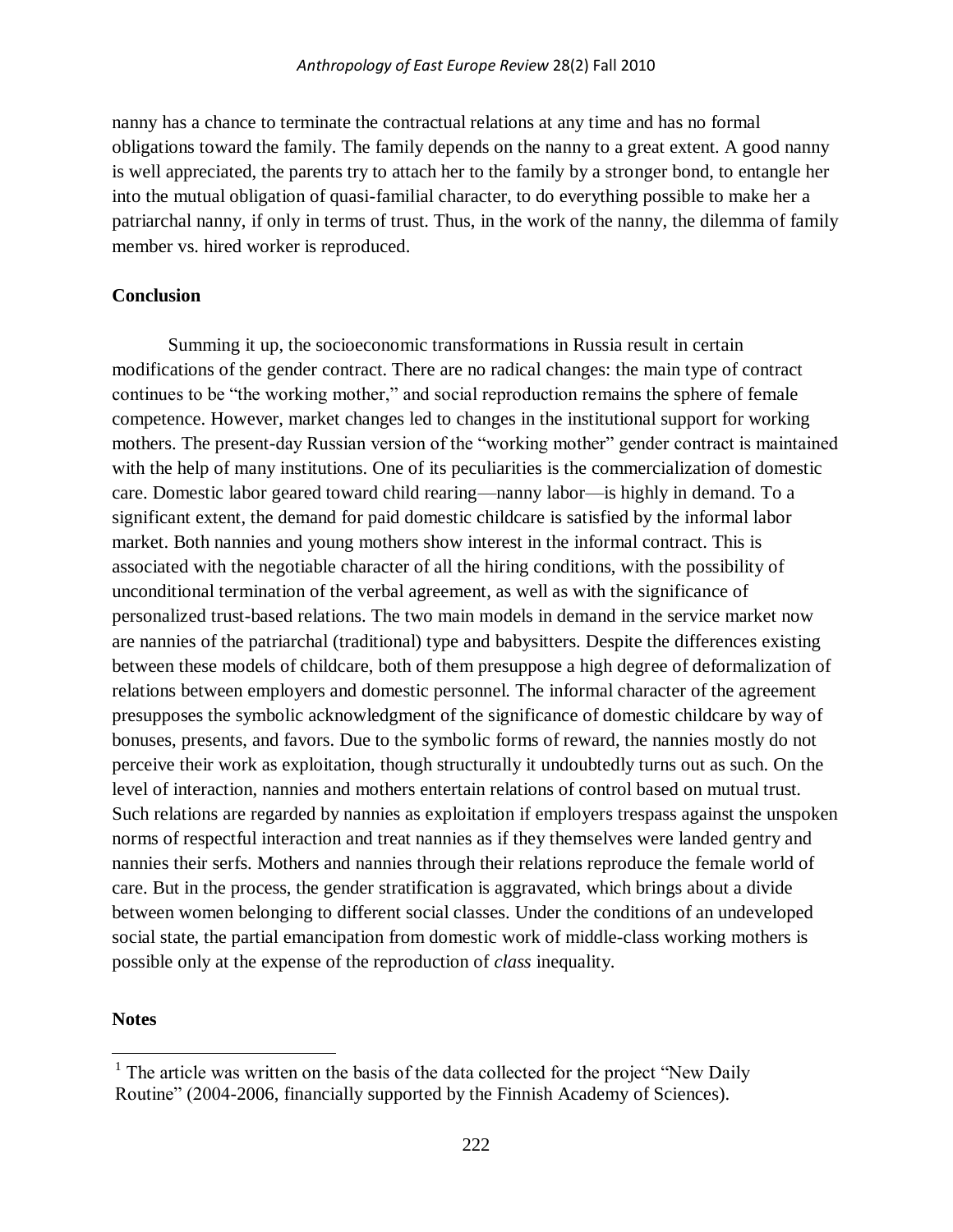Many of the ideas in this article were discussed during the project seminars at the European University of St. Petersburg and in Helsinki, for which I thank all the participants. I am especially grateful to A. Temkina and A. Rotkirch for their comments. The results of the project are presented in the book *Novyi byt v sovremennoi Rossii: gendernye issledovaniia povsednevnosti* [New Daily Routine in Modern Russia: Gender Studies of Daily Life] (Zdravomyslova et al. 2009).

 $2<sup>2</sup>$  It is noteworthy that the housewife contract also presupposes the use of hired domestic labor (for cleaning, etc.), but here we will leave this variant of the social organization of family routine out of the scope of our analysis.

 $3$  Arina Rodionovna was a serf woman and the nanny of the poet A.S. Pushkin (1799-1837), the most well-known of Russian poets. The mythologized image of this nanny—loyal to the poet, supporting his family with her loving care and attention, inspiring him to write many of his wellknown poems—is broadly used in Russian discourse.

4 In Soviet times, limitation of citizen rights (*ogranichenie grazhdanskikh prav*) entailed the absence of an official residency permit or registration (*propiska*) for the city or region. Without *propiska*, finding a job in the city or region was legally not possible.

 $<sup>5</sup>$  The neologism "heroine mother" refers to an honorary title institutionalized in 1944, which was</sup> granted to Soviet women who gave birth to and brought up ten and more children. In this case, however, this term is a metaphor illustrating the complexities of balancing the multitude of working mothers' duties.

 $6$  "Topophobia" stands for the anxiety caused by space; in this case what is meant is the persistent desire to break the boundaries of the domestic space.

 $<sup>7</sup>$  Work that has management of emotions at its center is described Arley Hochschild as</sup> "managed heart" activity (Hochschild 1983).

<sup>8</sup> At the time of fieldwork in St. Petersburg, the labor of a cheap informal nanny without special qualifications was rated as 40-60 rubles per hour. To compare: according to the State Statistics Committee of the Russian Federation, the average monthly *earned* salary in Russia for the first half of 2007 was 14,988 rubles around St. Petersburg, and 12,493 rubles in Russia at large [\(www.obzorzarplat.ru/stats/view/?id=1172\)](http://www.obzorzarplat.ru/stats/view/?id=1172). This evidences a relatively high rate of domestic paid labor.

# **References Cited**

 $\overline{a}$ 

Anderson, B. 2000. "Why Madam Has so Many Bathrobes: Demand for Migrant Domestic Workers in the EU." *Economic and Social Geography* 92(1):18-26.

Baranskaia, N. 1969. "Nedelia kak nedelia" [A Week Like Any Other]. *Novyi Mir* 11.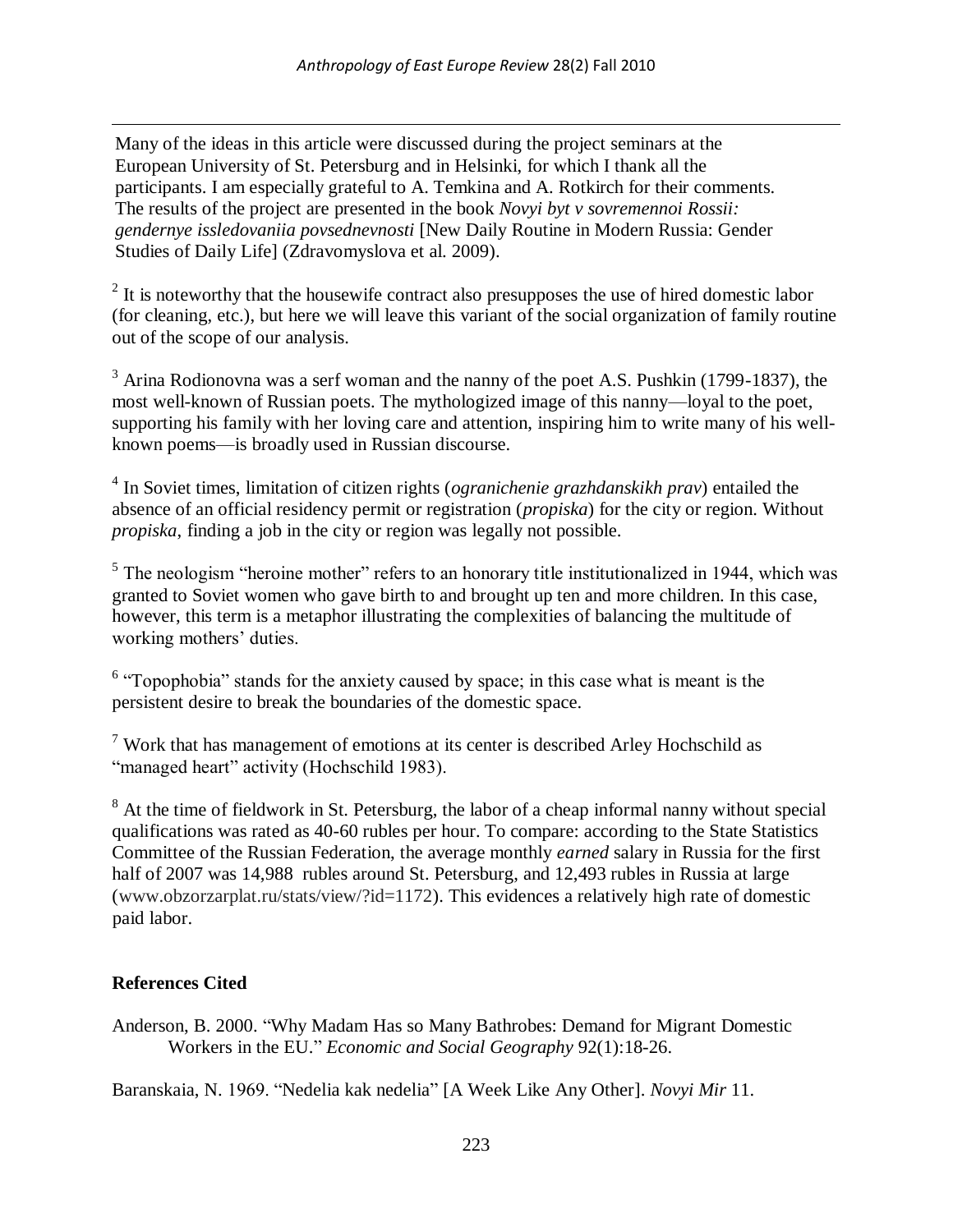Ehrenreich, B. and A.R. Hochschild, eds. 2003. *Global Woman: Nannies, Maids, and Sex Workers in the New Economy*. New York: Metropolitan Books.

 $\overline{a}$ 

- Evdokimova, E. 2004. *Zhenskaia nisha na rynke truda Sankt-Peterburga* [Female Niche in the Labor Market of St.Petersburg]. Sankt-Peterburg: Izdatel'stvo Sankt-Peterburgskogo politekhnicheskogo universiteta.
- Giddens, E. 2003. *Ustroenie obshchestva: Ocherk teorii strukturatsii* [The Constitution of Society: Outline of the Theory of Structuration]. Moskva: Akademicheskii proekt.
- Gradskova, Iu. (in print). "Kogda otdavat' rebenka v detskii sad?" [When Should a Child Be Taken to a Kindergarten?] and "Platit li vospitateliu?" [Should the Child-Minder be Paid?] *Laboratorium* 4.
- Gregson, N. and M. Lowe.1994. *Servicing the Middle Classes*. London: Routledge.
- Hochschild A. 1983. *The Managed Heart: Commercialization of Human Feeling*. Berkeley: University of California Press.

———. 2003. *The Commercialization of Intimate Life: Notes from Home and Work*. Berkeley, Los Angeles, and London: University of California Press.

- Il'ina, M.A. 2007. "Detskii sad kak mekhanism realizatsii kontrakta rabotaiushchei materi (na materialakh Sankt-Peterburga" [The kindergarten as a mechanism of the realization of the working mother contract (based on St.Petersburg materials)] In *Obschestvennaia eskpertiza protsessa transformatsii sistemy doshkol'nykh obrazovatel'nykh uchrezhdenii*, ed. O.B. Savinskaia, pp. 72-93. Sankt-Peterburg: LEMA.
- Ledeneva, A.V. 2001. *Unwritten Rules: How Russia Really Works*. London: Centre for European Reform.
- Mur [Moore], E., and A. Etkind. 2004. "Utomlennye solntsem, unesennye vetrom: Surrogatnoe materinstvo v dvukh kulturakh" [Fatigued by the Sun, Gone by the Wind: Surrogate Motherhood in Two Cultures]. In *Semeinye uzy: modeli dlia sborki*, ed. S. Ushakin, vol. 2, pp. 32-59. Moskva: Novoe Literaturnoe Obozrenie.
- Ovcharova, L.N., and L.M. Prokofieva. 2000. *Bednost' i mezhsemeinaia solidarnost' v Rossii v perekhodnyi period* [Poverty and Interfamilial Solidarity in Russia in the Transitional Period]. *Monitoring obshchestvennogo mneniia: Ekonomicheskie i sotsial'nye peremeny* 48(4):23-31.
- Rzhanitsina, L.S. 2007. "Ekonomicheskie aspekty razvitiia sistemy doshkolnykh uchrezhdenii" [Economic Aspects of the Development of the System of Pre-School Institutions] In: